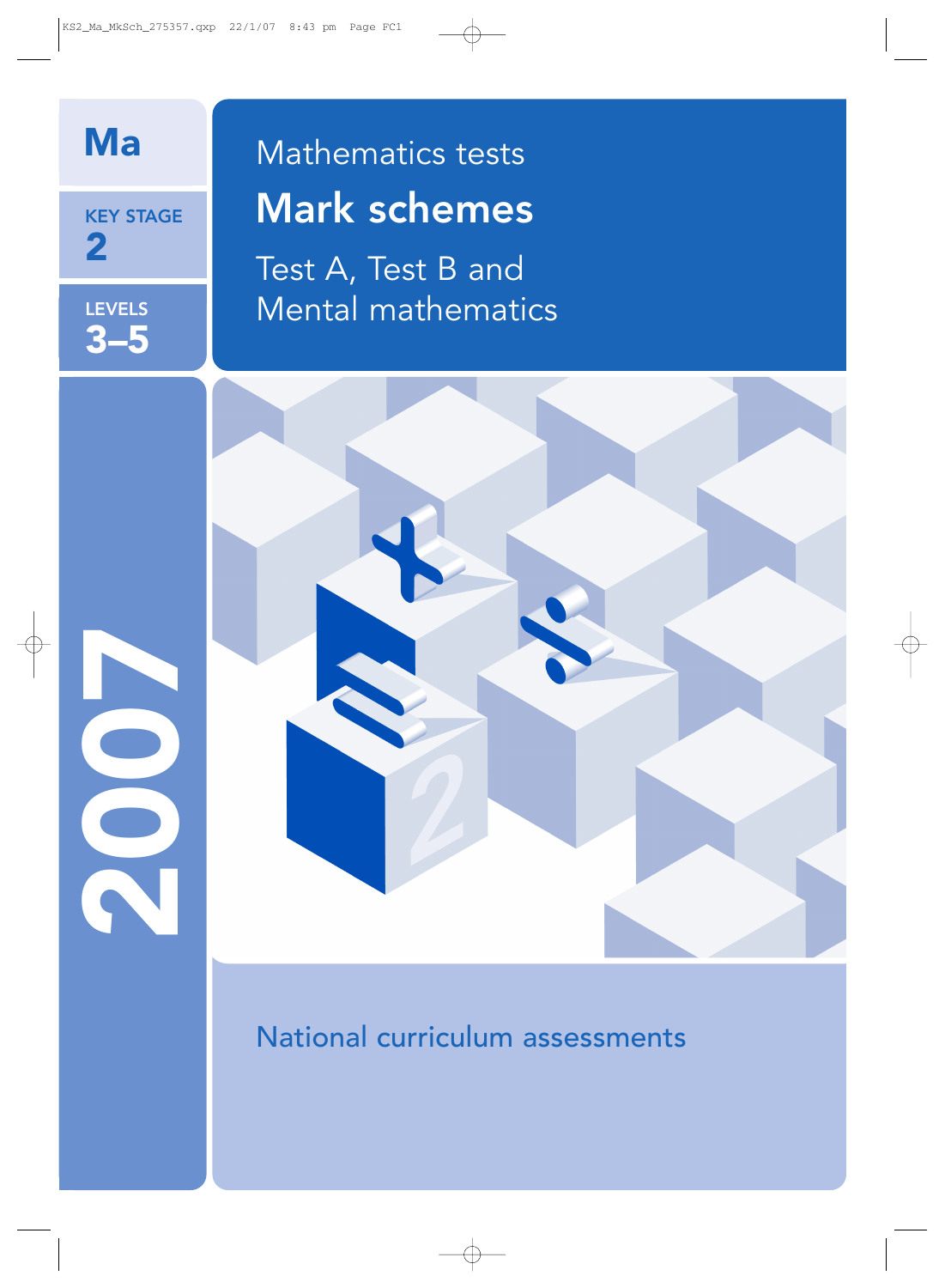QCA wishes to make its publications widely accessible. Please contact us if you have any specific accessibility requirements.

First published 2007

© Qualifications and Curriculum Authority 2007

ISBN 1-85838-892-9

Reproduction, storage, adaptation or translation, in any form or by any means, of this publication is prohibited without prior written permission of the publisher, unless within the terms of licences issued by the Copyright Licensing Agency. Excerpts may be reproduced for the purpose of research, private study, criticism or review, or by educational institutions solely for educational purposes, without permission, providing full acknowledgement is given.

Produced in Great Britain by the Qualifications and Curriculum Authority under the authority and superintendence of the Controller of Her Majesty's Stationery Office and Queen's Printer of Acts of Parliament.

The Qualifications and Curriculum Authority is an exempt charity under Schedule 2 of the Charities Act 1993.

Qualifications and Curriculum Authority 83 Piccadilly London W1J 8QA www.qca.org.uk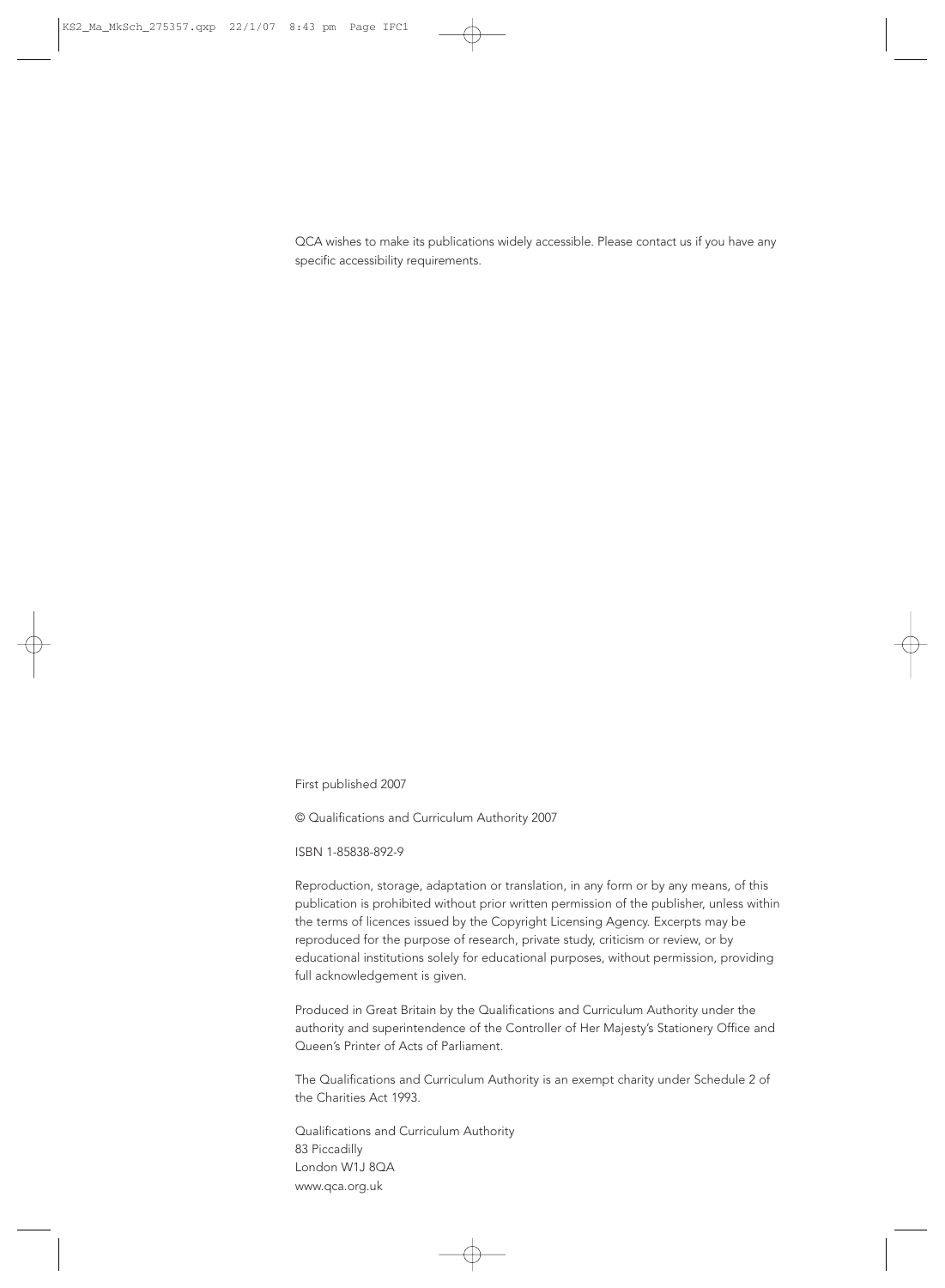## **Marking the mathematics tests**

As in 2006, external markers, employed by the external marking agencies under contract to QCA, will mark the test papers. The markers will follow the mark schemes in this booklet, which is supplied to teachers for information.

This booklet contains the mark schemes for the levels 3–5 tests A, B and mental mathematics. Level threshold tables will be available on the NAA website (www.naa.org.uk/tests) on 25 June 2007.

#### **General guidance**

#### *The structure of the mark schemes*

The marking information for each question is set out in the form of tables, which start on page 6 of this booklet. The '**question**' column on the left-hand side of each table provides a quick reference to the question number and the question part. The '**mark**' column indicates the total number of marks available for each question part. On some occasions the symbol  $(U_1)$  may be shown in the mark column. The 'U' indicates that there is a *Using and applying mathematics* element in the question. The number, 1, shows the number of marks attributed to using and applying mathematics in this question.

The '**requirement**' column may include two types of information:

- a statement of the requirements for the award of each mark, with an indication of whether credit can be given for correct working
- examples of some different types of correct response.

The '**additional guidance**' column indicates alternative acceptable responses, and provides details of specific types of response which are unacceptable. Other guidance, such as the range of acceptable answers, is provided as necessary.

Additionally, for the mental mathematics test, general guidance on marking is given on page 16, together with a 'quick reference' mark scheme.

#### *Applying the mark schemes*

In order to ensure consistency of marking, the most frequent procedural queries are listed on pages 2 and 3 with the action the marker will take. This is followed by further guidance on pages 4 and 5 relating to the marking of questions that involve money, time and other measures. Unless otherwise specified in the mark scheme, markers will apply the following guidelines in all cases.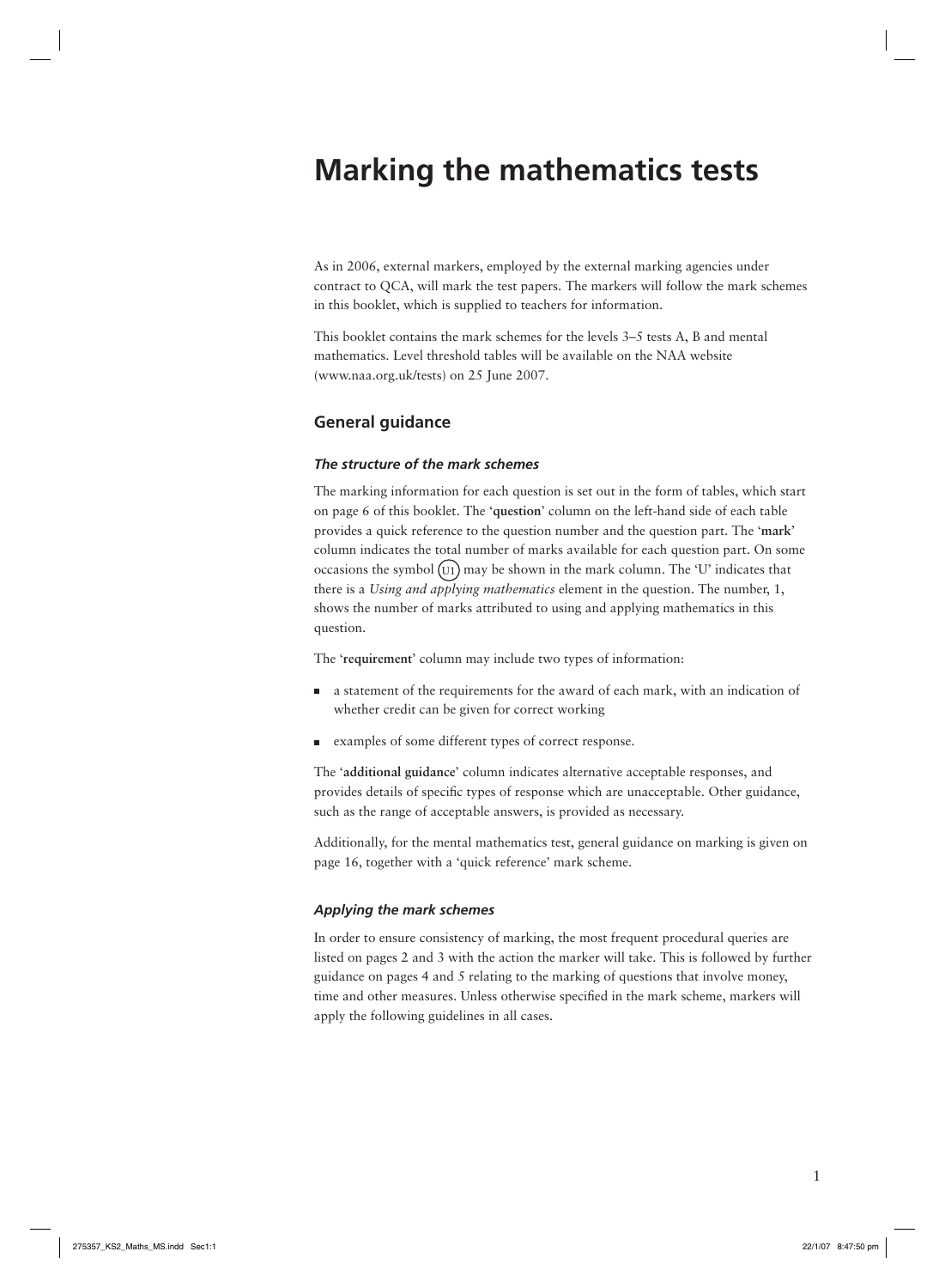| What if                                                                                                    | <b>Marking procedure</b>                                                                                                                                                                                                                                                                                                                                                                                                                                                                                |                                                                                                              |  |
|------------------------------------------------------------------------------------------------------------|---------------------------------------------------------------------------------------------------------------------------------------------------------------------------------------------------------------------------------------------------------------------------------------------------------------------------------------------------------------------------------------------------------------------------------------------------------------------------------------------------------|--------------------------------------------------------------------------------------------------------------|--|
| The pupil's response is<br>numerically or algebraically<br>equivalent to the answer in<br>the mark scheme. | Markers will award the mark unless the mark scheme states otherwise.                                                                                                                                                                                                                                                                                                                                                                                                                                    |                                                                                                              |  |
| The pupil's response does<br>not match closely any of the<br>examples given.                               | Markers will use their judgement in deciding whether the response corresponds with<br>the statement of the requirements given in the 'requirement' column. Reference will<br>also be made to the additional guidance and, if there is still uncertainty, markers will<br>contact the supervising marker.                                                                                                                                                                                                |                                                                                                              |  |
| The pupil has responded<br>in a non-standard way.                                                          | Calculations, formulae and written responses do not have to be set out in any<br>particular format. Pupils may provide evidence in any form as long as its meaning<br>can be understood. Diagrams, symbols or words are acceptable for explanations or<br>for indicating a response. Any correct method of setting out working, however<br>idiosyncratic, will be accepted.                                                                                                                             |                                                                                                              |  |
| There appears to be a<br>misreading affecting<br>the working.                                              | This is when the pupil misreads the information given in the question and uses<br>different information without altering the original intention or difficulty level of the<br>question. For each misread that occurs, one mark only will be deducted.<br>In one-mark questions - 0 marks are awarded.<br>In two-mark questions that have a method mark $-1$ mark will be awarded if the<br>correct method is correctly implemented with the misread number.                                             |                                                                                                              |  |
| No answer is given in<br>the expected place, but<br>the correct answer is<br>given elsewhere.              | Where a pupil has shown understanding of the question, the mark(s) will be given.<br>In particular, where a word or number response is expected, a pupil may meet the<br>requirement by annotating a graph or labelling a diagram elsewhere in the question.                                                                                                                                                                                                                                            |                                                                                                              |  |
| The response in the answer<br>box is wrong, but the<br>correct answer is shown<br>in the working.          | Where appropriate, detailed guidance will<br>be given in the mark scheme, which markers<br>will follow. If no guidance is given, markers<br>will examine each case to decide whether:<br>$\blacksquare$ the incorrect answer is due to a<br>transcription error<br>• the pupil has continued to give redundant<br>extra working which does not contradict<br>work already done<br>$\blacksquare$ the pupil has continued to give redundant<br>extra working which does contradict work<br>already done. | If so, the mark will be awarded.<br>If so, the mark will be awarded.<br>If so, the mark will not be awarded. |  |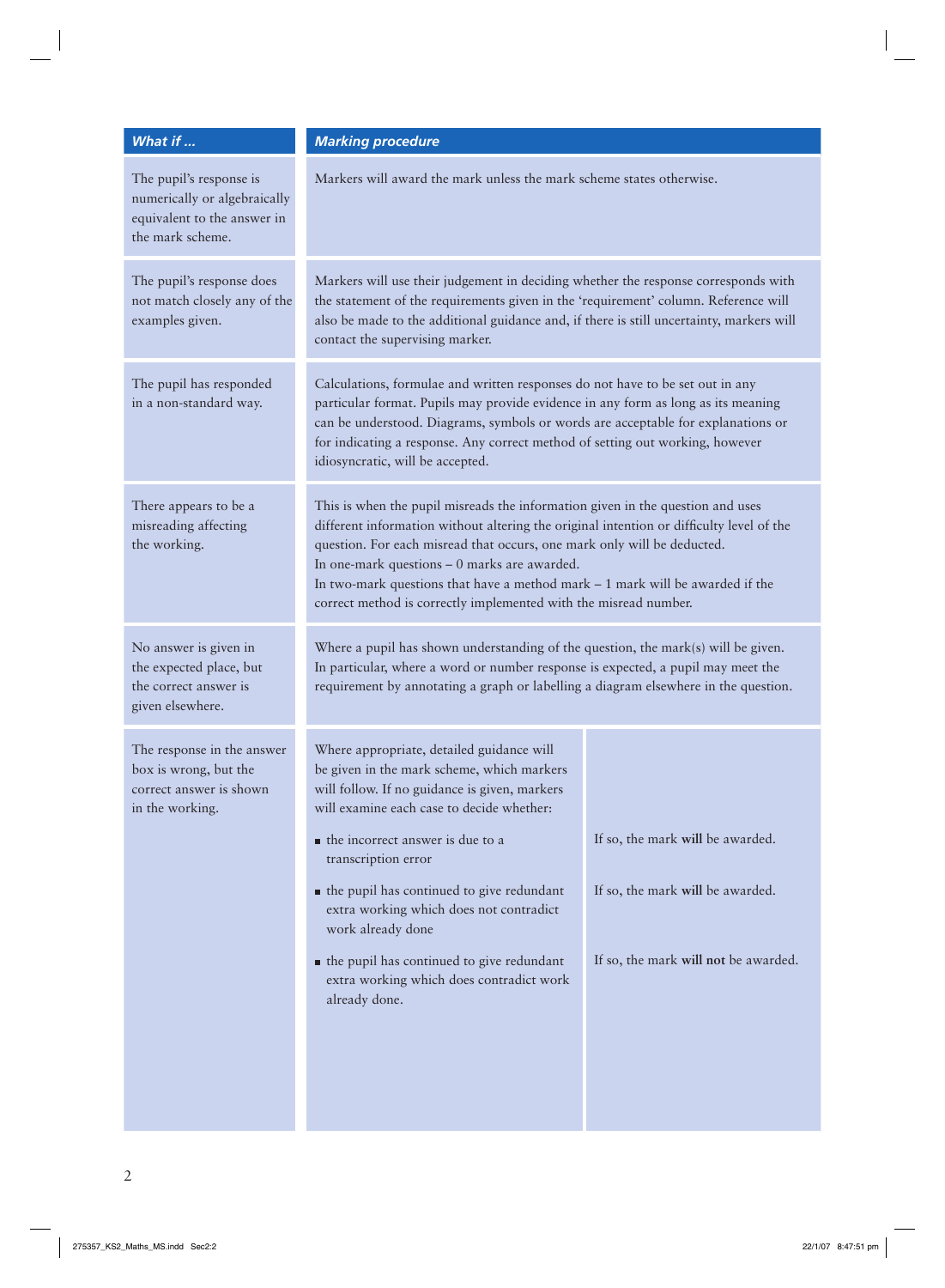| What if                                                                                                         | <b>Marking procedure</b>                                                                                                                                                                                                                                  |  |  |
|-----------------------------------------------------------------------------------------------------------------|-----------------------------------------------------------------------------------------------------------------------------------------------------------------------------------------------------------------------------------------------------------|--|--|
| The pupil's answer is<br>correct but the wrong<br>working is shown.                                             | A correct response will always be marked as correct.                                                                                                                                                                                                      |  |  |
| The correct response has<br>been crossed out and<br>not replaced.                                               | Any legible crossed-out work that has not been replaced will be marked<br>according to the mark scheme. If the work is replaced, then crossed-out work<br>will not be considered.                                                                         |  |  |
| More than one answer<br>is given.                                                                               | If all answers are correct (or a range of answers is given, all of which are<br>correct), the mark will be awarded unless prohibited by the mark scheme.<br>If both correct and incorrect responses are given, no mark will be awarded.                   |  |  |
| The answer is correct.<br>but, in a later part of the<br>question, the pupil has<br>contradicted this response. | A mark given for one part will not be disallowed for working or answers given<br>in a different part, unless the mark scheme specifically states otherwise.                                                                                               |  |  |
| The pupil has drawn lines<br>which do not meet at the<br>correct point.                                         | Markers will interpret the phrase 'slight inaccuracies in drawing' to mean<br>'within or on a circle of radius 2mm with centre at the correct point'.<br>within the circle<br>on the circle<br>outside the circle<br>accepted<br>accepted<br>not accepted |  |  |

#### *Recording marks awarded on the test paper*

All questions, even those not attempted by the pupil, will be marked with a '1' or '0' entered in each marking space.

A two-mark question which is correct will have '1' entered in both marking spaces. A two-mark question which is incorrect, but which has sufficient evidence of working or method as required by the mark scheme, will have '1' entered in the first marking space and '0' in the second. Otherwise '0' will be entered in both marking spaces.

For the written tests, the total number of marks gained on each double page will be written in the space at the bottom of the right-hand page. For all of the tests, the total number of marks gained on each paper will be recorded on the front of the test paper, and on the mark sheet.

Test A carries a total of 40 marks. Test B also carries a total of 40 marks. The mental mathematics test carries a total of 20 marks.

The 2007 key stage 2 mathematics tests and mark schemes were developed by the Test Development Team at Edexcel on behalf of QCA.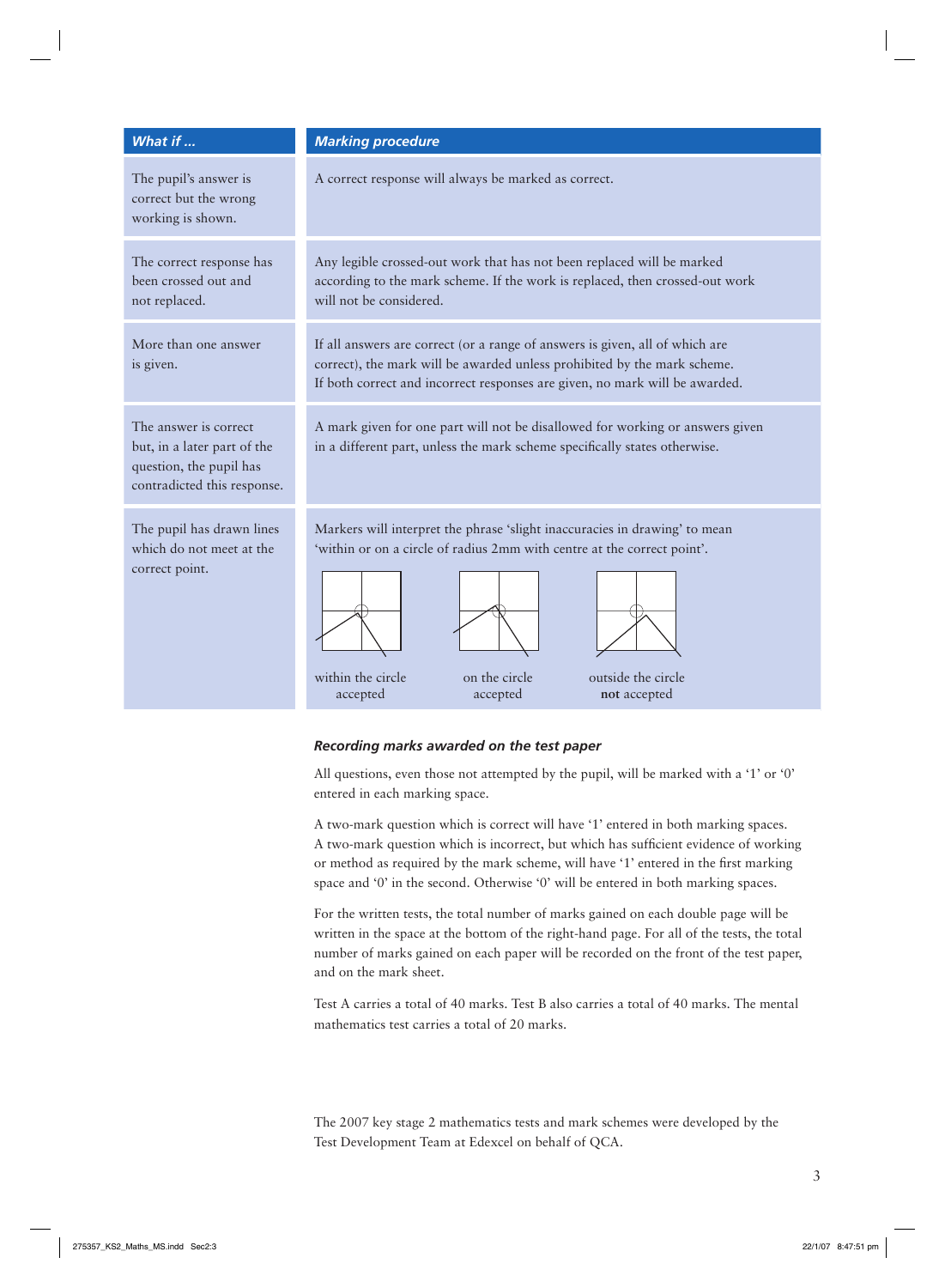#### **Marking specific types of question – summary of additional guidance**

## *Responses involving money*

|                                                                      | <b>Accept</b>                                                                                                                                                                                                                | Do not accept                                                                                                                                                                       |
|----------------------------------------------------------------------|------------------------------------------------------------------------------------------------------------------------------------------------------------------------------------------------------------------------------|-------------------------------------------------------------------------------------------------------------------------------------------------------------------------------------|
| Where the £<br>sign is given<br>for example:<br>£3.20, £7<br>£       | £3.20<br>£7<br>£7.00<br>Any unambiguous indication of the correct<br>amount, eg<br>£3.20p<br>£3 20 pence<br>£3 20<br>£3,20<br>£3-20<br>£3:20                                                                                 | Incorrect placement of pounds or pence, eg<br>£320<br>£320p<br>Incorrect placement of decimal point,<br>or incorrect use or omission of 0, eg<br>£3.2<br>£3 200<br>£320<br>$£3-2-0$ |
| Where the p<br>sign is given<br>for example:<br>40 <sub>p</sub><br>p | 40p<br>Any unambiguous indication of the correct<br>amount, eg<br>£0.40p                                                                                                                                                     | Incorrect or ambiguous use of pounds<br>or pence, eg<br>0.40 <sub>p</sub><br>£40p                                                                                                   |
| <b>Where no</b><br>sign is given<br>for example:<br>£3.20, 40p       | £3.20<br>40p<br>£0.40<br>320p<br>Any unambiguous indication of the correct<br>amount, eg<br>£3.20p<br>£0.40p<br>£3 20 pence<br>£.40p<br>£3 20<br>f.40<br>£3,20<br>40<br>£3-20<br>0.40<br>£3:20<br>3.20<br>320<br>3 pounds 20 | Incorrect or ambiguous use of pounds<br>or pence, eg<br>£320<br>£40<br>£40p<br>£320p<br>£3.2<br>0.4<br>3.20p<br>0.40 <sub>p</sub>                                                   |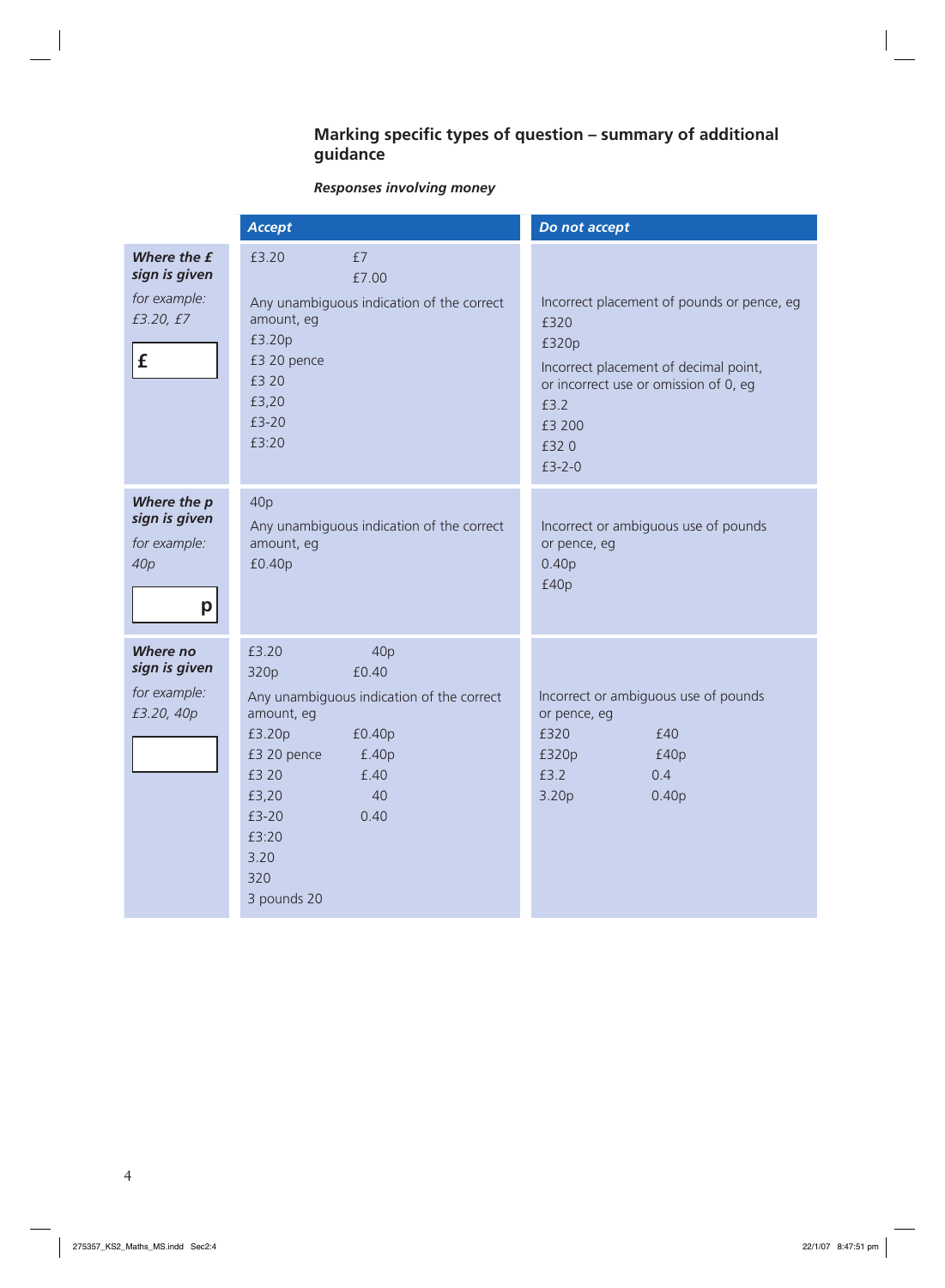#### *Responses involving time*

|                                                                    | <b>Accept</b>                                                                                                                                                                                                       | Do not accept                                                                                                                                                        |
|--------------------------------------------------------------------|---------------------------------------------------------------------------------------------------------------------------------------------------------------------------------------------------------------------|----------------------------------------------------------------------------------------------------------------------------------------------------------------------|
| A time<br><i>interval</i><br>for example:<br>2 hours 30<br>minutes | 2 hours 30 minutes<br>Any unambiguous, correct indication, eg<br>$2\frac{1}{2}$ hours<br>2.5 hours<br>2h 30<br>2h 30 min<br>2 3 0<br>150 minutes<br>150<br>Digital electronic time, ie<br>2:30                      | Incorrect or ambiguous time interval, eg<br>2.30<br>$2 - 30$<br>2,30<br>230<br>2.3<br>2.3 hours<br>2.3h<br>2h <sub>3</sub><br>2.30 min                               |
| A specific<br>time<br>for example:<br>8:40am, 17:20                | 8:40am<br>8:40<br>twenty to nine<br>Any unambiguous, correct indication, eg<br>08.40<br>8.40<br>0840<br>8 4 0<br>$8 - 40$<br>8,40<br>Unambiguous change to 12 or 24 hour<br>clock, eg<br>17:20 as 5:20pm or 17:20pm | Incorrect time, eg<br>8.4am<br>8.40pm<br>Incorrect placement of separators, spaces, etc<br>or incorrect use or omission of 0, eg<br>840<br>8:4:0<br>8.4<br>084<br>84 |

#### *Responses involving measures*

|                                                                           | <b>Accept</b>                                                                               | Do not accept                                     |
|---------------------------------------------------------------------------|---------------------------------------------------------------------------------------------|---------------------------------------------------|
| <b>Where units</b><br>are given<br>(eg kg, m, l)<br>for example:<br>8.6kg | 8.6kg<br>Any unambiguous indication of the correct<br>measurement, eg<br>8.60kg<br>8.6000kg | Incorrect or ambiguous use of units, eq<br>8600kg |
| kg                                                                        | 8kg 600g                                                                                    |                                                   |

#### *Note*

If a pupil leaves the answer box empty but writes the answer elsewhere on the page, then that answer must be consistent with the units given in the answer box and the conditions listed above.

If a pupil changes the unit given in the answer box, then their answer must be equivalent to the correct answer using the unit they have chosen, unless otherwise indicated in the mark scheme.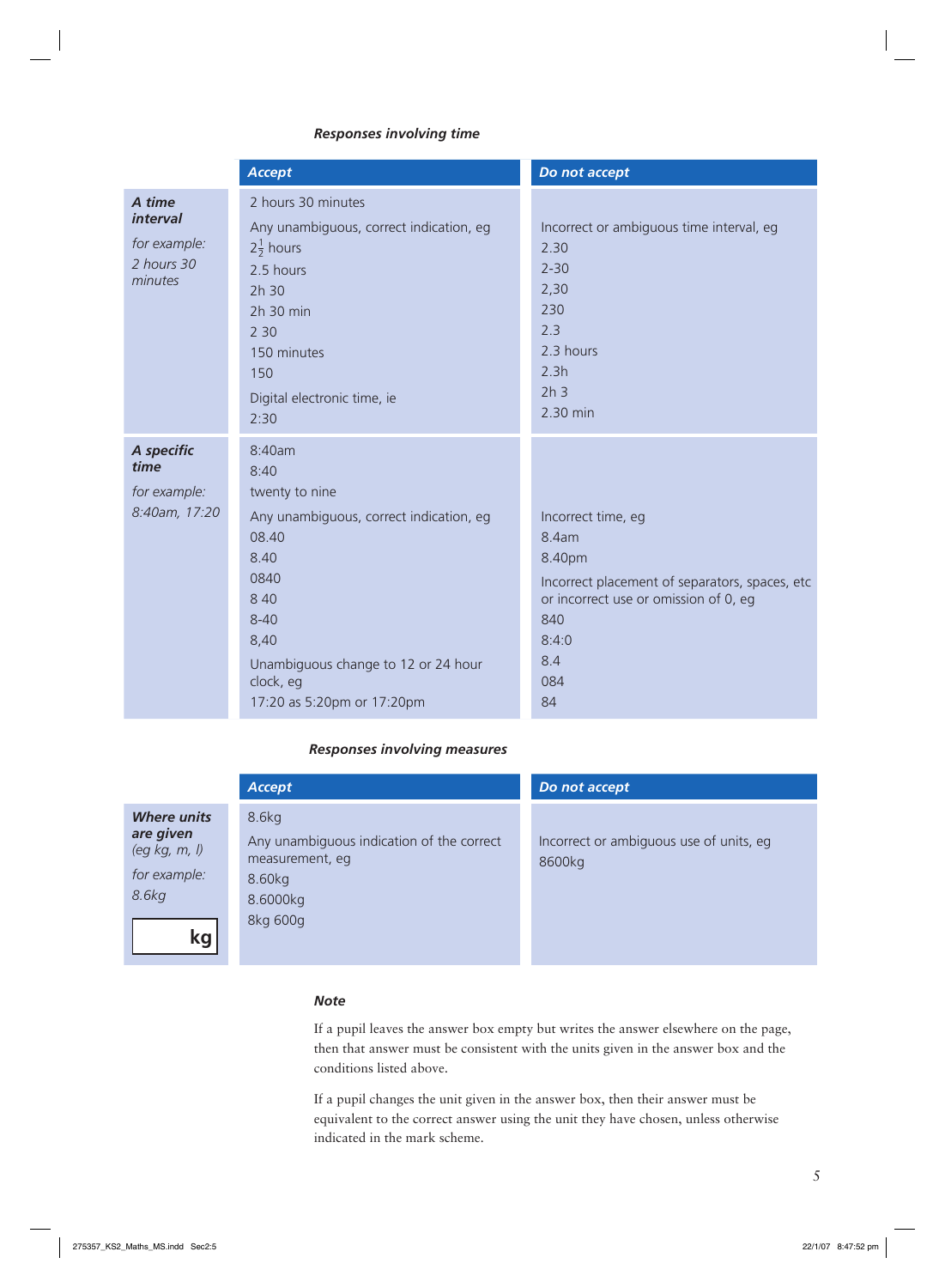| <b>Question</b> | <b>Requirement</b>                                                                                                                                                                               | <b>Mark</b>                    | <b>Additional guidance</b>                                                                                                                                                  |
|-----------------|--------------------------------------------------------------------------------------------------------------------------------------------------------------------------------------------------|--------------------------------|-----------------------------------------------------------------------------------------------------------------------------------------------------------------------------|
| 1a              | 15                                                                                                                                                                                               | 1 <sub>m</sub>                 |                                                                                                                                                                             |
| 1 <sub>b</sub>  | 50                                                                                                                                                                                               | 1 <sub>m</sub>                 |                                                                                                                                                                             |
| $\overline{2}$  | One of the following triples:<br>150, 400, 450<br>450, 400, 150<br>250, 400, 350<br>350, 400, 250<br>350, 200, 450<br>450, 200, 350                                                              | 1 <sub>m</sub>                 | Accept alternative unambiguous<br>indications, eg numbers ticked, crossed<br>or underlined.                                                                                 |
| $\overline{3}$  | One pattern ticked as shown:                                                                                                                                                                     | 1 <sub>m</sub>                 | Accept alternative unambiguous<br>indications of the correct pattern,<br>eg pattern circled.                                                                                |
| $\overline{4}$  | 70                                                                                                                                                                                               | 1 <sub>m</sub>                 |                                                                                                                                                                             |
| 5               | Three numbers circled as shown:<br>905<br>$(1000)$ 2051<br>840<br>989                                                                                                                            | 1 <sub>m</sub><br>$\boxed{U1}$ | Do not award the mark if additional<br>incorrect numbers are circled.<br>Accept alternative unambiguous<br>indications, eg numbers ticked, crossed<br>or underlined.        |
| 6a              | £15                                                                                                                                                                                              | 1 <sub>m</sub>                 |                                                                                                                                                                             |
| 6 <sub>b</sub>  | Award TWO marks for the correct<br>answer of £12<br>If the answer is incorrect, award ONE<br>mark for evidence of appropriate<br>working, eg<br>$11.50 + 16.50 = 28$<br>$40 - 28 =$ wrong answer | Up to<br>2m                    | Accept for ONE mark £1200 OR<br>£1200p as evidence of appropriate<br>working.<br>Working must be carried through to<br>reach an answer for the award of<br><b>ONE</b> mark. |
| 7a              | 5                                                                                                                                                                                                | 1 <sub>m</sub>                 |                                                                                                                                                                             |
| 7b              | Answer in the range 33km to 37km<br>inclusive.                                                                                                                                                   | 1 <sub>m</sub>                 |                                                                                                                                                                             |
| 8a              | 10:45am                                                                                                                                                                                          | 1 <sub>m</sub>                 | The answer is a specific time<br>(see page 5 for guidance).                                                                                                                 |
| 8 <sub>b</sub>  | $1:15$ pm                                                                                                                                                                                        | 1 <sub>m</sub>                 | The answer is a specific time<br>(see page 5 for guidance).                                                                                                                 |

## **Test A questions 1–8**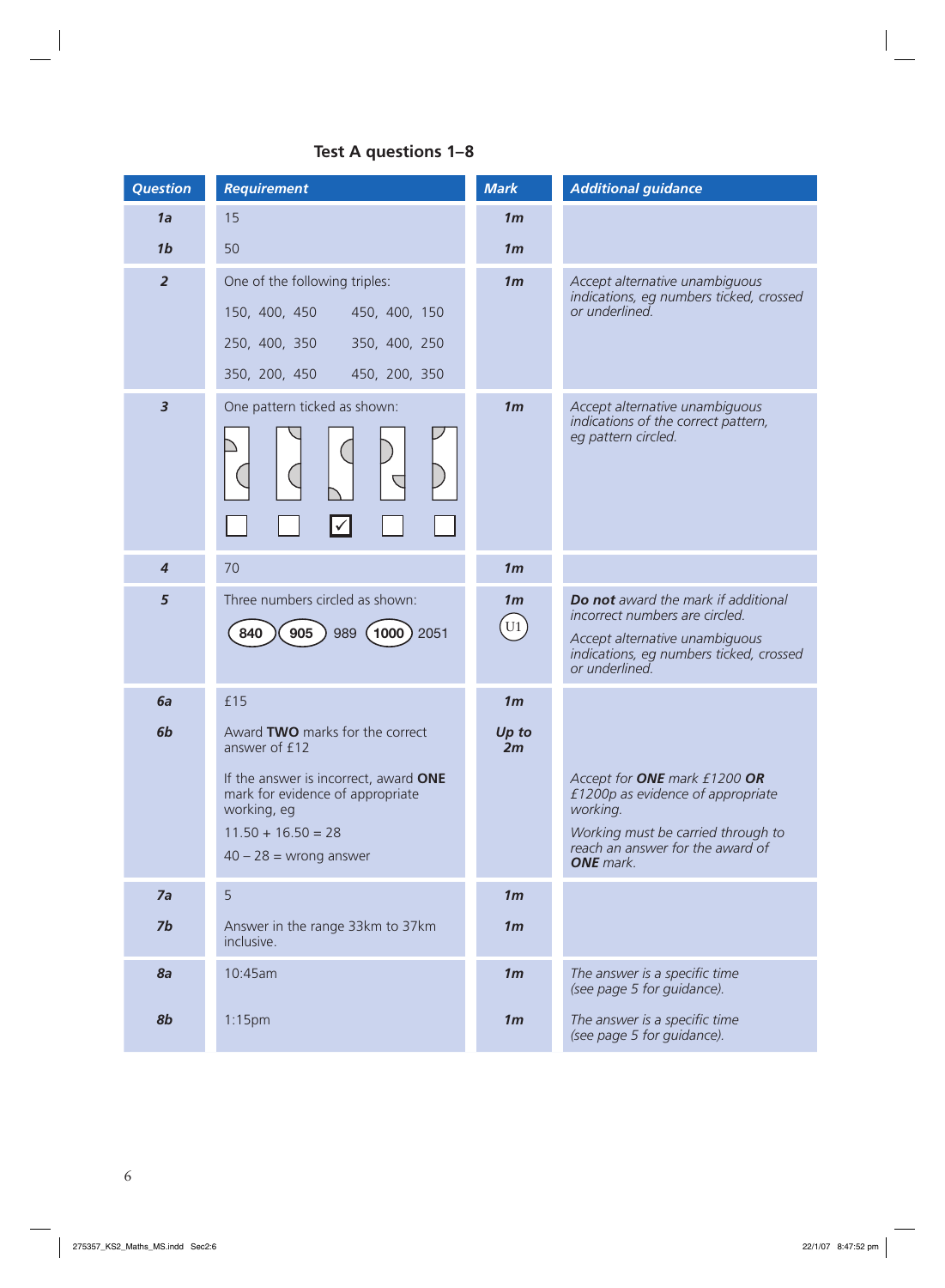## **Test A questions 9–13**

| <b>Question</b> | <b>Requirement</b>                                                                                                                                                                                            | <b>Mark</b>    | <b>Additional guidance</b>                                                                                                                                                       |
|-----------------|---------------------------------------------------------------------------------------------------------------------------------------------------------------------------------------------------------------|----------------|----------------------------------------------------------------------------------------------------------------------------------------------------------------------------------|
| $\overline{9}$  | Award TWO marks for the correct<br>answer of 55p OR £0.55<br>If the answer is incorrect, award ONE<br>mark for evidence of appropriate<br>working, eg<br>$8.75 - 7.65 = 1.10$<br>$1.10 \div 2$ = wrong answer | Up to<br>2m    | Accept for ONE mark £55 OR £55p<br>OR 0.55p as evidence of appropriate<br>working.<br>Working must be carried through to<br>reach an answer for the award of<br><b>ONE</b> mark. |
| 10a             | May AND October                                                                                                                                                                                               | 1 <sub>m</sub> | Answers may be given in either order.<br>Accept unambiguous abbreviations or<br>recognisable misspellings.                                                                       |
| <b>10b</b>      | $\overline{4}$                                                                                                                                                                                                | 1 <sub>m</sub> | Do not accept a list of months.                                                                                                                                                  |
| 10 <sub>c</sub> | $\overline{7}$                                                                                                                                                                                                | 1 <sub>m</sub> |                                                                                                                                                                                  |
| 11              | 340                                                                                                                                                                                                           | 1 <sub>m</sub> |                                                                                                                                                                                  |
| 12              | Award TWO marks for diagrams ticked<br>or crossed as shown:<br>$\mathbf x$<br>If the answer is incorrect, award ONE<br>mark for any four diagrams ticked or<br>crossed correctly.                             | Up to<br>2m    | Accept alternative unambiguous<br>indications such as $Y$ or $N$ .<br>For TWO marks accept:                                                                                      |
| 13              | 18                                                                                                                                                                                                            | 1 <sub>m</sub> | $Accept -18$                                                                                                                                                                     |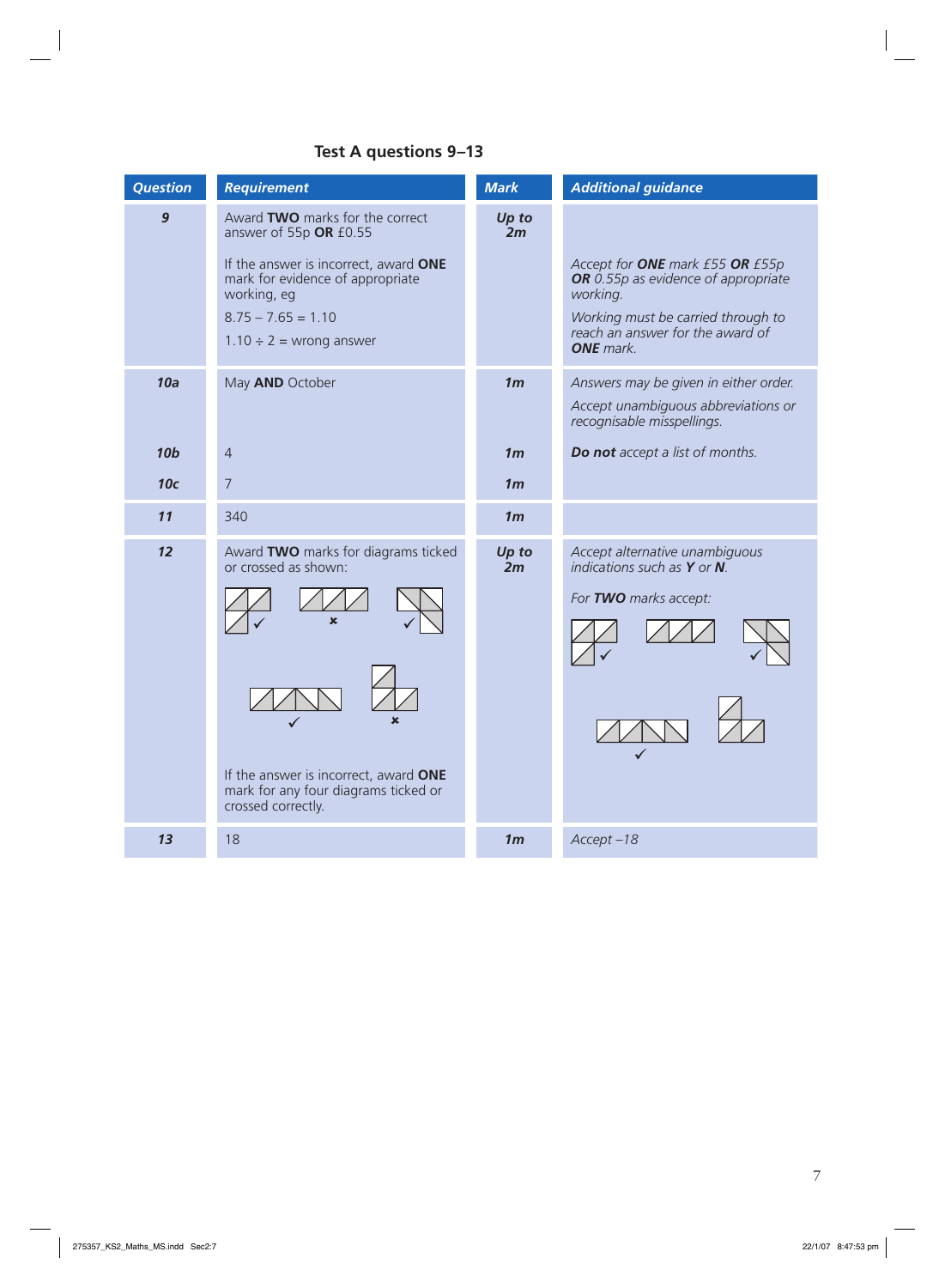| <b>Question</b> | <b>Requirement</b>                                                                                                                                                                                                                                                                                       | <b>Mark</b>                                 | <b>Additional guidance</b>                                                                                                                                                                                                                                                                                                                                                 |
|-----------------|----------------------------------------------------------------------------------------------------------------------------------------------------------------------------------------------------------------------------------------------------------------------------------------------------------|---------------------------------------------|----------------------------------------------------------------------------------------------------------------------------------------------------------------------------------------------------------------------------------------------------------------------------------------------------------------------------------------------------------------------------|
| 14              | Shape drawn on grid as shown:                                                                                                                                                                                                                                                                            | 1 <sub>m</sub>                              | Accept shape in any position or<br>orientation.<br>Accept slight inaccuracies in drawing<br>provided the intention is clear.<br>Accept alternative unambiguous<br>indications of the correct shape<br>provided the intention is clear.<br>Accept mathematically correct answers<br>involving fractions of a hexagon.<br>Shape need not be shaded.                          |
| 15a             | A multiple of 12 which ends in '8', eg<br>48 OR 108 OR 168 OR 228 OR 288                                                                                                                                                                                                                                 | 1 <sub>m</sub>                              |                                                                                                                                                                                                                                                                                                                                                                            |
| 15 <sub>b</sub> | An explanation which recognises that<br>an odd number cannot be a multiple of<br>4, eg:<br>'A multiple of 4 cannot be odd'<br>'All multiples of 4 are even'<br>'An odd number cannot be a<br>multiple of 4'<br>'Multiples of 4 must end in 0, 2, 4,<br>6 or 8'<br>'4, 8, 12, 16, 20, 24 don't end in 3'. | 1 <sub>m</sub><br>$\left( \text{U1}\right)$ | Do not accept vague or incomplete<br>explanations, eq:<br>'3 is not a multiple of 4'<br>'3 is too small'<br>п<br>'4 is even and 3 is an odd number'<br>п<br>'13, 23, 33 and 43 are not multiples<br>о<br>of 4'<br>'A number which ends in 3 cannot<br>be a multiple of 4'<br>'3 isn't in the 4 times table'<br>п<br>'4 doesn't go into any number that<br>о<br>ends in 3'. |
| 16              | Two numbers circled as shown:<br>$0.09$ $(0.67)$<br>0.23<br>0.5<br>0.8                                                                                                                                                                                                                                   | 1 <sub>m</sub>                              | Do not award the mark if additional<br>incorrect numbers are circled.<br>Accept alternative unambiquous<br>indications, eq numbers ticked, crossed<br>or underlined.                                                                                                                                                                                                       |
| 17              | A AND C                                                                                                                                                                                                                                                                                                  | 1 <sub>m</sub>                              | Answers may be given in either order.                                                                                                                                                                                                                                                                                                                                      |
| 18              | Award TWO marks for the correct<br>answer of 75p<br>If the answer is incorrect, award ONE<br>mark for evidence of appropriate<br>working, eg<br>$f1.45 - f1.10 = 35p$<br>$f1.10 - 35p =$ wrong answer<br><b>OR</b><br>$f1.10 \times 2 = f2.20$<br>$f2.20 - f1.45$ = wrong answer                         | Up to<br>2m<br>$\boxed{U1}$                 | Accept for ONE mark 0.75p OR £75 as<br>evidence of appropriate working.<br>Working must be carried through to<br>reach an answer for the award of<br><b>ONE</b> mark.                                                                                                                                                                                                      |

## **Test A questions 14–18**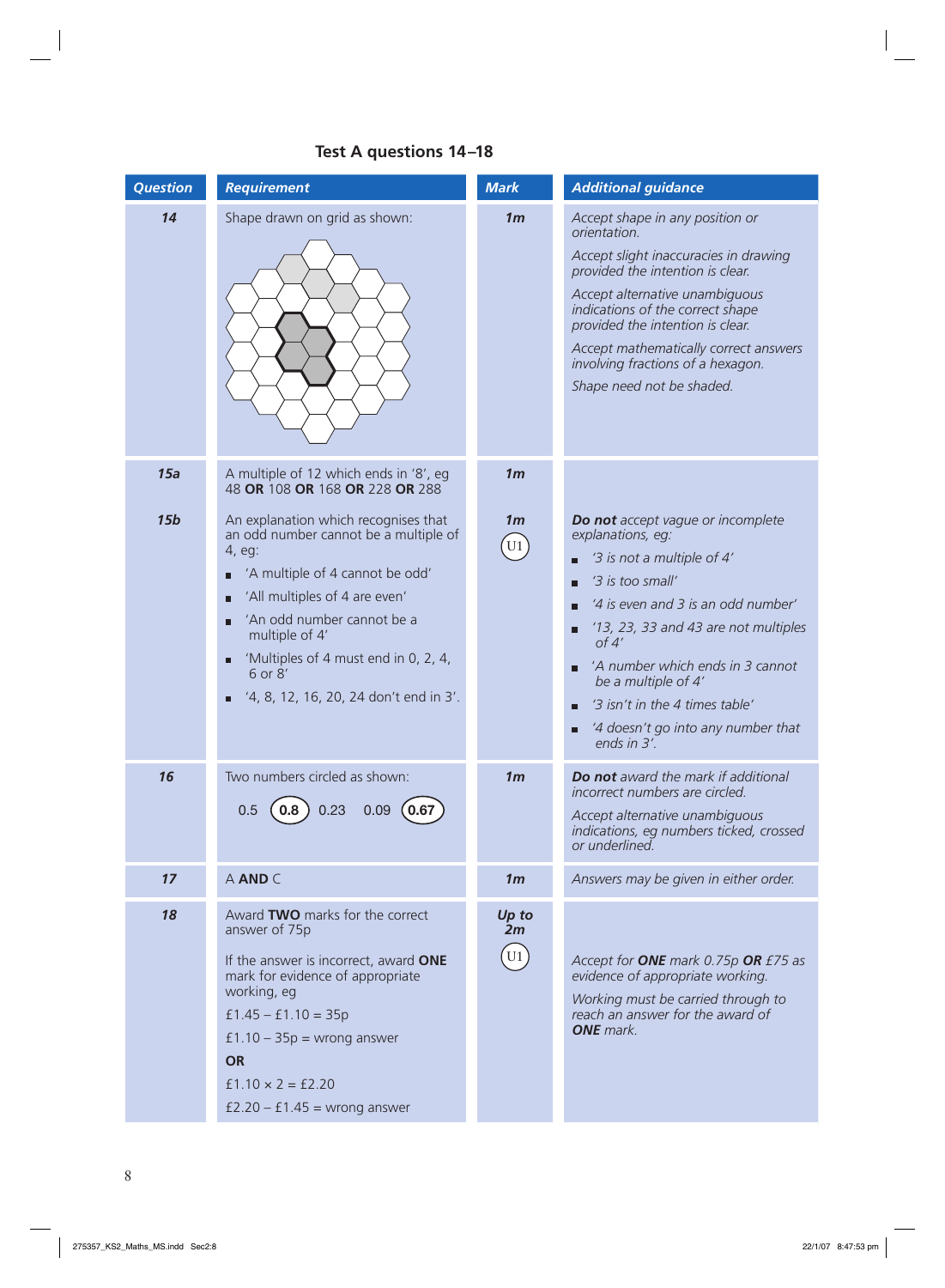## **Test A questions 19–21**

| <b>Question</b> | <b>Requirement</b>                                                                                                                                                                                                                                                                                                                                                                                                                                                                                                                                                                                                                         | <b>Mark</b>       | <b>Additional guidance</b>                                                                                                                                                                                                                                                                                                                                                                                                                                                                                                                                                           |
|-----------------|--------------------------------------------------------------------------------------------------------------------------------------------------------------------------------------------------------------------------------------------------------------------------------------------------------------------------------------------------------------------------------------------------------------------------------------------------------------------------------------------------------------------------------------------------------------------------------------------------------------------------------------------|-------------------|--------------------------------------------------------------------------------------------------------------------------------------------------------------------------------------------------------------------------------------------------------------------------------------------------------------------------------------------------------------------------------------------------------------------------------------------------------------------------------------------------------------------------------------------------------------------------------------|
| 19              | Award TWO marks for four rows<br>ticked correctly, as shown:<br>$\sqrt{}$<br>If the answer is incorrect, award ONE<br>mark for three rows ticked correctly.                                                                                                                                                                                                                                                                                                                                                                                                                                                                                | Up to<br>2m       | Accept alternative unambiguous<br>indications such as $x$ or $Y$ .                                                                                                                                                                                                                                                                                                                                                                                                                                                                                                                   |
| 20              | Award TWO marks for the correct<br>answer of 24<br>If the answer is incorrect, award ONE<br>mark for evidence of appropriate<br>working which contains no more than<br><b>ONE</b> arithmetical error, eg<br>repeated addition / subtraction<br>methods, eg<br>504<br>$-210$<br>$10 \times 21$<br>294<br>$-210$<br>$10 \times 21$<br>84<br>$-84$<br>$4 \times 21$<br>$\overline{0}$<br>wrong answer<br>factor / multiple methods, eg<br>$504 \div 3 = 168$<br>$168 \div 7$ = wrong answer<br>long division algorithm<br>П<br>wrong answer<br>21)504<br>420<br>84<br>$-84$<br>$\Omega$<br>short division algorithm<br>wrong answer<br>21)504 | Up to<br>2m       | In all cases accept follow through of<br><b>ONE</b> error in working.<br>Working must be carried through to<br>reach an answer for the award of<br><b>ONE</b> mark.<br>Do not award any marks if the final<br>answer is missing.<br>Variations on algorithms are acceptable,<br>provided they represent a viable and<br>complete method.<br><b>No mark</b> is awarded for repeated<br>addition / subtraction the wrong<br>number of times.<br>Short division methods must be<br>supported by evidence of appropriate<br>carrying figures to indicate use of a<br>division algorithm. |
| 21              | Award TWO marks for the correct<br>answer of 75<br>If the answer is incorrect, award ONE<br>mark for evidence of appropriate<br>working, eg<br>$50 \div 2 \times 3 =$ wrong answer                                                                                                                                                                                                                                                                                                                                                                                                                                                         | Up to<br>2m<br>U1 | Working must be carried through to<br>reach an answer for the award of<br><b>ONE</b> mark.                                                                                                                                                                                                                                                                                                                                                                                                                                                                                           |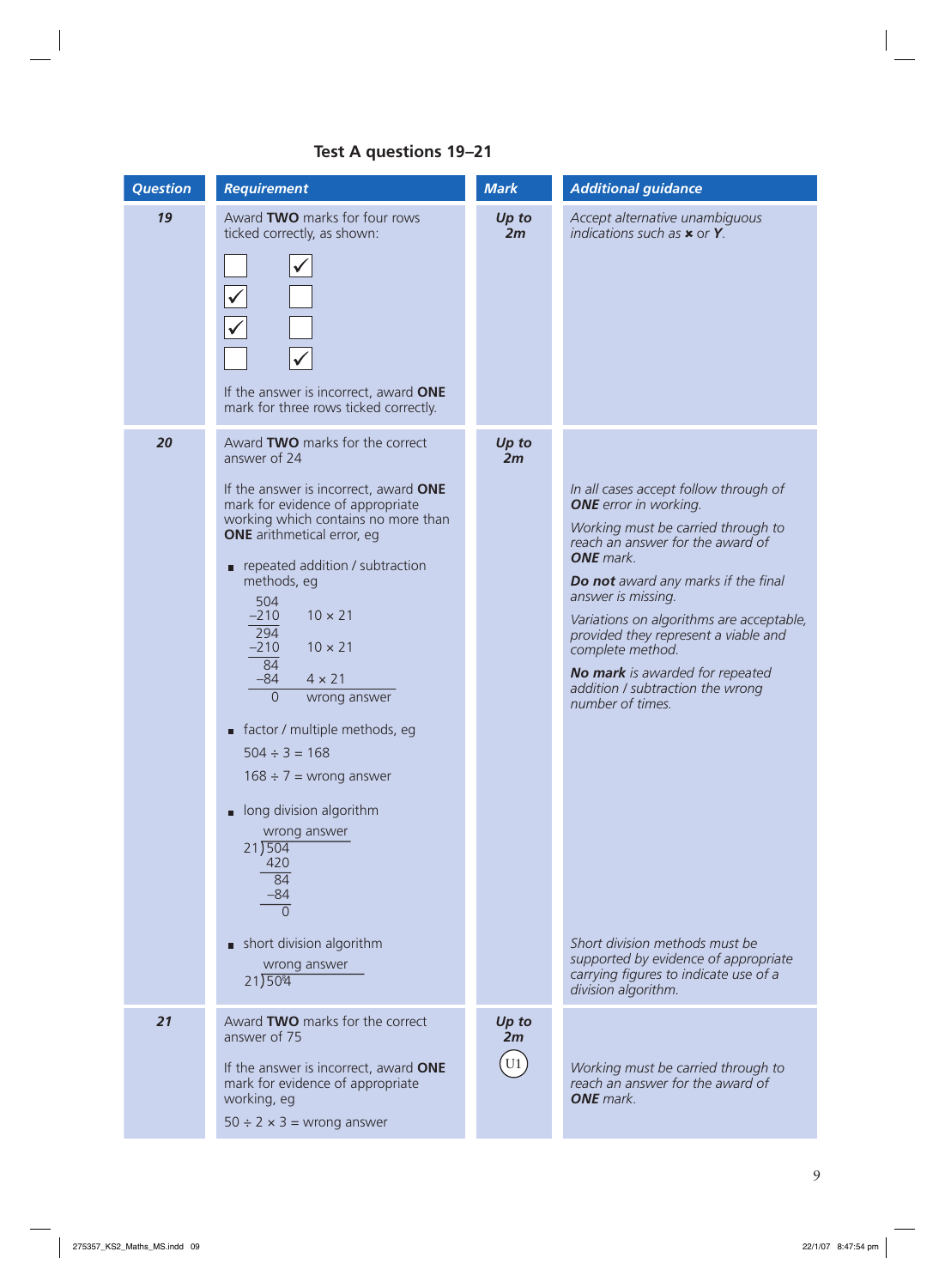

#### **Test A questions 22–25**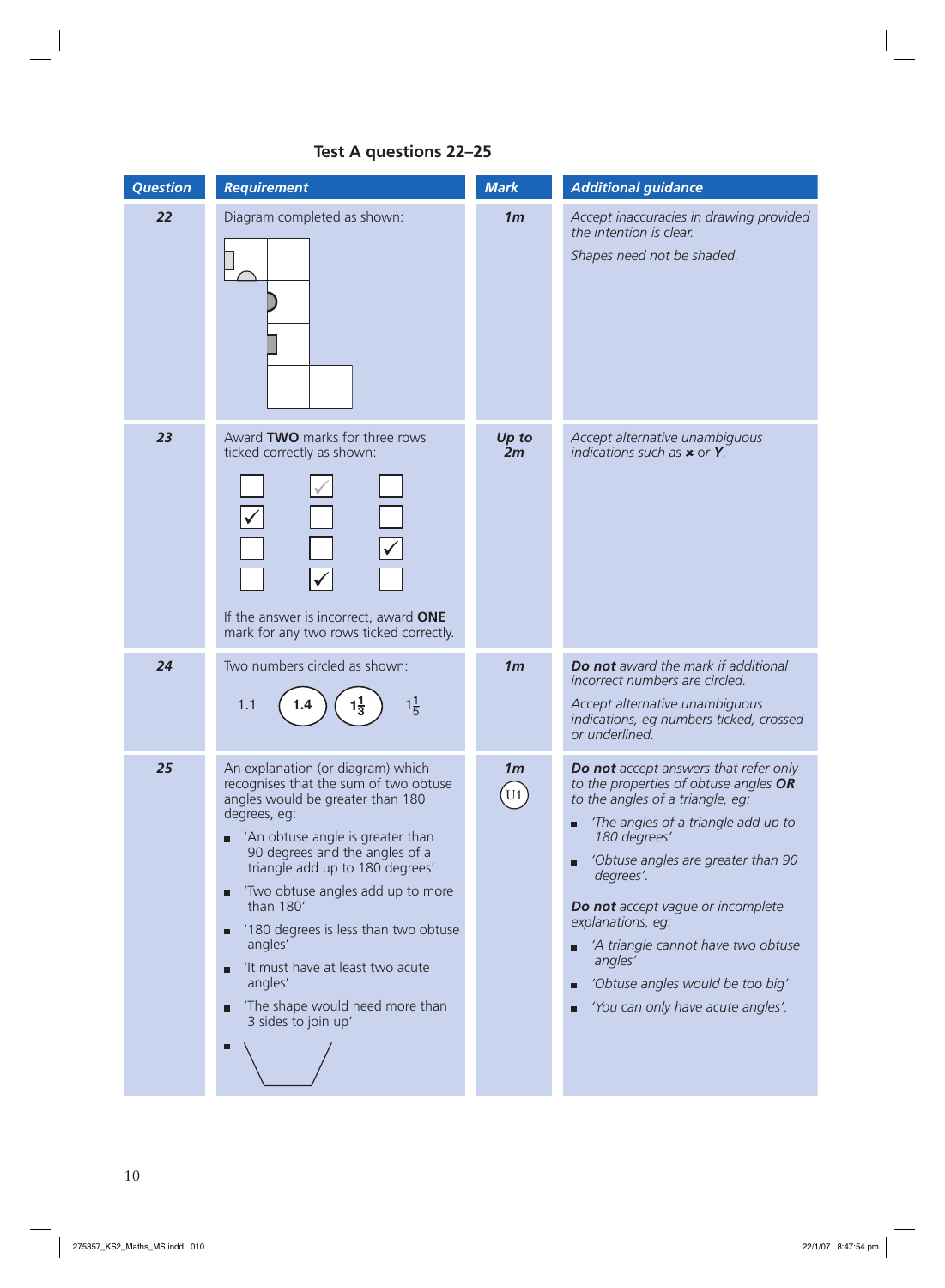## **Test B questions 1–6**

| <b>Question</b>          | <b>Requirement</b>                                                                                                                                                                                                                                                                                                                                                                                                             | <b>Mark</b>                       | <b>Additional guidance</b>                                                                                                                                                  |
|--------------------------|--------------------------------------------------------------------------------------------------------------------------------------------------------------------------------------------------------------------------------------------------------------------------------------------------------------------------------------------------------------------------------------------------------------------------------|-----------------------------------|-----------------------------------------------------------------------------------------------------------------------------------------------------------------------------|
| $\mathbf{1}$             | One number circled as shown:<br>261<br>255<br>275<br>209<br>246                                                                                                                                                                                                                                                                                                                                                                | 1 <sub>m</sub>                    | Do not award the mark if additional<br>incorrect numbers are circled.<br>Accept alternative unambiguous<br>indications, eg numbers ticked, crossed<br>or underlined.        |
| $\overline{2}$           | Diagram completed as shown:<br>mirror line                                                                                                                                                                                                                                                                                                                                                                                     | 1 <sub>m</sub>                    | Accept slight inaccuracies in drawing<br>(see page 3 for guidance).<br>Shape need not be shaded.                                                                            |
| $\overline{\mathbf{3}}$  | $\mathbf{3}$<br>$\mathbf{3}$<br>7 <sup>1</sup><br>$6\phantom{1}6$<br>$\ddot{}$                                                                                                                                                                                                                                                                                                                                                 | 1 <sub>m</sub>                    |                                                                                                                                                                             |
| $\overline{\mathcal{A}}$ | Answer in the range 5.4cm to 5.6cm<br>inclusive.                                                                                                                                                                                                                                                                                                                                                                               | 1 <sub>m</sub>                    | Accept $5\frac{1}{2}$ cm.                                                                                                                                                   |
| 5a                       | $\overline{3}$                                                                                                                                                                                                                                                                                                                                                                                                                 | 1 <sub>m</sub>                    |                                                                                                                                                                             |
| 5b                       | $\overline{4}$                                                                                                                                                                                                                                                                                                                                                                                                                 | 1 <sub>m</sub>                    |                                                                                                                                                                             |
| 5c                       | monkey                                                                                                                                                                                                                                                                                                                                                                                                                         | 1 <sub>m</sub>                    | Accept unambiguous abbreviations or<br>recognisable misspellings.                                                                                                           |
| $6\phantom{1}6$          | An explanation which recognises that<br>10:35 is after half past ten, eg:<br>'10:35am is 35 minutes from<br>П<br>10:00am but 25 minutes from<br>11:00am'<br>'10:35 is 10 minutes closer to 11:00'<br>П<br>'It's closer to 60 minutes'<br>П<br>'10:35am is after half past'<br>о<br>'It's past halfway'<br>о<br>'35 is after 30 and 30 is half'<br>п<br>'35 minutes is over half an hour'<br>П<br>'It's 25 minutes to 11'.<br>П | 1 <sub>m</sub><br>$\overline{U1}$ | Do not accept vague or incomplete<br>explanations, eg:<br>'11:00am is closer'<br>□<br>'Halfway is 10.30am'<br>П<br>'5 rounds up'<br>П<br>'There are 60 minutes in an hour'. |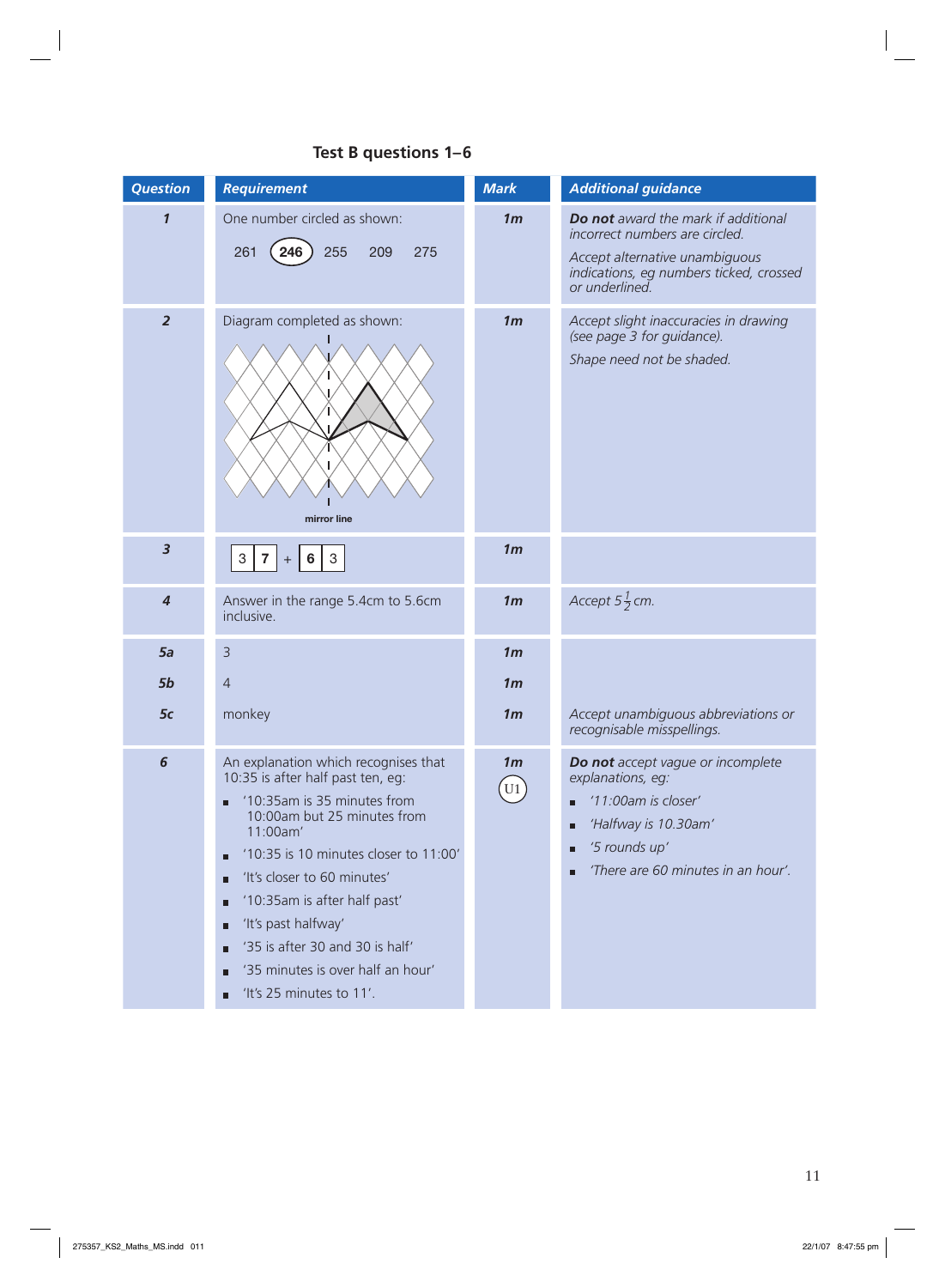## **Test B questions 7–12**

| <b>Question</b> | <b>Requirement</b>                                                                                                                                                                                                 | <b>Mark</b>                                  | <b>Additional guidance</b>                                                                                                                                           |
|-----------------|--------------------------------------------------------------------------------------------------------------------------------------------------------------------------------------------------------------------|----------------------------------------------|----------------------------------------------------------------------------------------------------------------------------------------------------------------------|
| $\overline{z}$  | Three amounts circled as shown:<br>71 <sub>p</sub><br><b>72p</b><br><b>75p</b><br>73p<br>74 <sub>p</sub>                                                                                                           | 1 <sub>m</sub><br>$\left(\mathrm{U1}\right)$ | Do not award the mark if additional<br>incorrect amounts are circled.<br>Accept alternative unambiguous<br>indications, eg numbers ticked, crossed<br>or underlined. |
| 8               | Award TWO marks for diagrams ticked<br>or crossed as shown:<br>$\boldsymbol{\mathsf{x}}$<br>$\pmb{\times}$<br>×<br>If the answer is incorrect, award ONE<br>mark for four diagrams ticked or<br>crossed correctly. | Up to<br>2m                                  | Accept alternative unambiguous<br>indications such as $Y$ or $N$ .<br>For TWO marks accept:                                                                          |
| 9a              | 5                                                                                                                                                                                                                  | 1 <sub>m</sub>                               |                                                                                                                                                                      |
| 9 <sub>b</sub>  | 13                                                                                                                                                                                                                 | 1 <sub>m</sub>                               |                                                                                                                                                                      |
| 10              | Award TWO marks for all three letters<br>in the correct order as shown:<br>F<br>E<br>B<br>If the answer is incorrect, award ONE<br>mark for two of the three letters<br>correct.                                   | Up to<br>2m                                  |                                                                                                                                                                      |
| 11              | Numbers written in correct order as<br>shown:<br>$\vert 1.30 \vert \vert 3.01 \vert \vert 3.1$<br>0.31<br>13.0                                                                                                     | 1 <sub>m</sub>                               |                                                                                                                                                                      |
| 12a             | $8 = 4$<br>(x)<br>20<br>$\overline{7}$                                                                                                                                                                             | 1 <sub>m</sub>                               |                                                                                                                                                                      |
| 12 <sub>b</sub> | $3 = 15$<br>8<br>21                                                                                                                                                                                                | 1 <sub>m</sub>                               |                                                                                                                                                                      |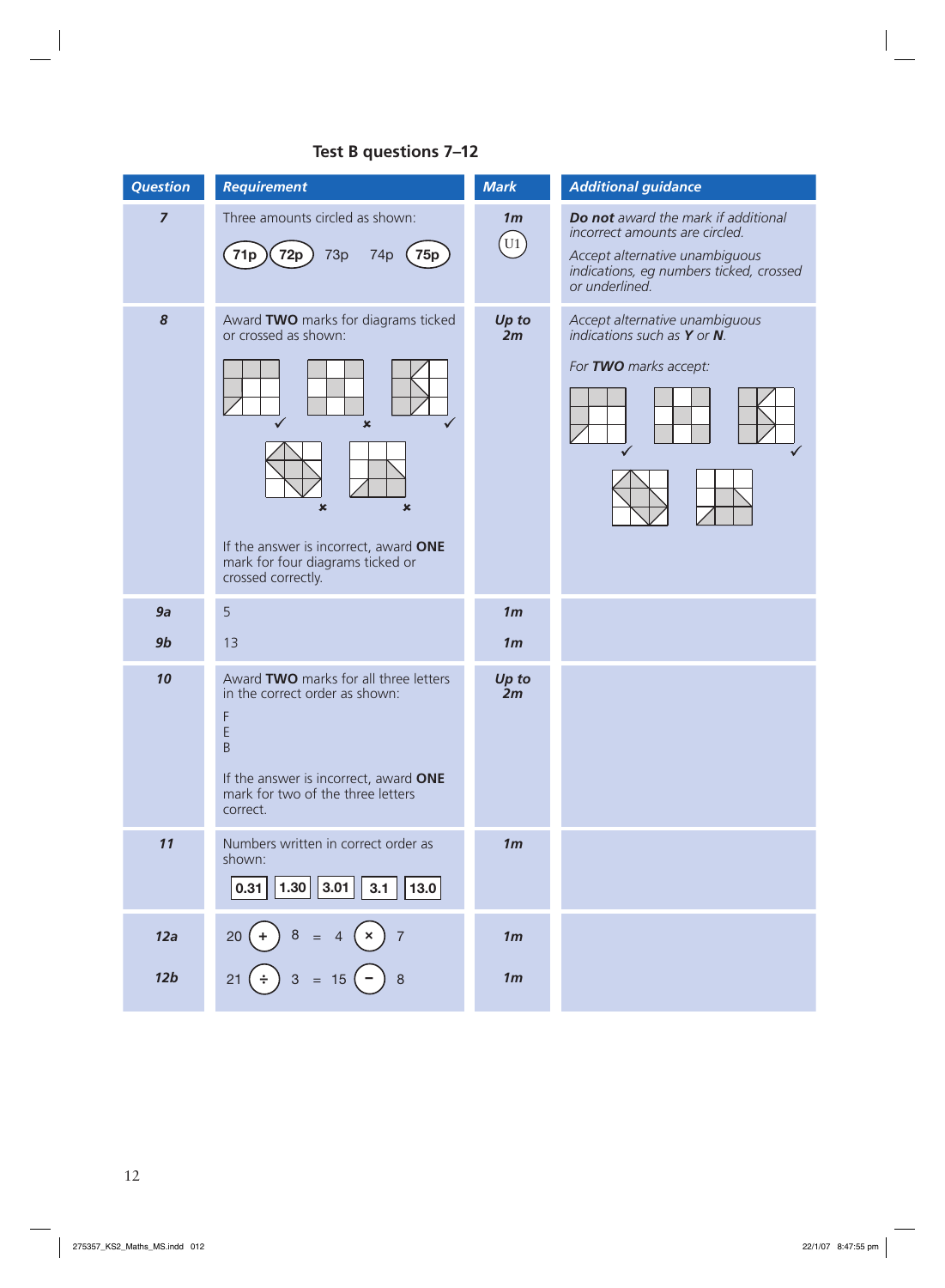## **Test B questions 13–17**

| <b>Question</b> | <b>Requirement</b>                                                                                                                                                                                                                                                                                                                                                                                                                                   | <b>Mark</b>       | <b>Additional guidance</b>                                                                                                                                                                                                                                                   |
|-----------------|------------------------------------------------------------------------------------------------------------------------------------------------------------------------------------------------------------------------------------------------------------------------------------------------------------------------------------------------------------------------------------------------------------------------------------------------------|-------------------|------------------------------------------------------------------------------------------------------------------------------------------------------------------------------------------------------------------------------------------------------------------------------|
| 13              | 11                                                                                                                                                                                                                                                                                                                                                                                                                                                   | 1 <sub>m</sub>    |                                                                                                                                                                                                                                                                              |
| 14              | <b>B AND C</b>                                                                                                                                                                                                                                                                                                                                                                                                                                       | 1 <sub>m</sub>    | Answers may be given in either order.                                                                                                                                                                                                                                        |
| 15a             | Swimming                                                                                                                                                                                                                                                                                                                                                                                                                                             | 1 <sub>m</sub>    | Accept unambiguous abbreviations or<br>recognisable misspellings.                                                                                                                                                                                                            |
| 15 <sub>b</sub> | $\overline{7}$                                                                                                                                                                                                                                                                                                                                                                                                                                       | 1 <sub>m</sub>    |                                                                                                                                                                                                                                                                              |
| 15c             | Football <b>AND</b> Rounders                                                                                                                                                                                                                                                                                                                                                                                                                         | 1 <sub>m</sub>    | Answers may be given in either order.<br>Accept unambiguous abbreviations or<br>recognisable misspellings.<br><b>Do not</b> award the mark if any<br>additional sports are given.                                                                                            |
| 16              | Level of water indicated as shown:<br>300 ml<br>200 ml<br>100ml                                                                                                                                                                                                                                                                                                                                                                                      | 1 <sub>m</sub>    | Accept answers in the range 215ml to<br>225ml inclusive.<br>Accept alternative unambiguous<br>indications of the correct level, provided<br>the intention is clear, eg container<br>shaded.                                                                                  |
| 17              | Award TWO marks for the correct<br>answer as shown:<br>Kate had   85p  <br>Jamie had 65p<br>If the answer is incorrect, award <b>ONE</b><br>mark for evidence of appropriate<br>method, eg<br>$150 \div 2 = 75$<br>$(75 + 10)$ AND $(75 - 10)$<br><b>OR</b><br>a 'trial and improvement' method, eg<br>55<br>35<br>П<br>65<br>45<br>75<br>(a difference of 20p)<br>55<br><b>OR</b><br>80<br>70<br>П<br>90<br>60<br>70<br>80<br>(a total of $£1.50$ ) | Up to<br>2m<br>U1 | Accept for ONE mark:<br>Kate had $\vert$ 65p $\vert$<br>Jamie had 85p<br><b>OR</b><br>Kate had <b>0.85p</b><br>Jamie had 0.65p<br>Answer need not be obtained for the<br>award of <b>ONE</b> mark.<br>A 'trial and improvement' method must<br>show evidence of improvement. |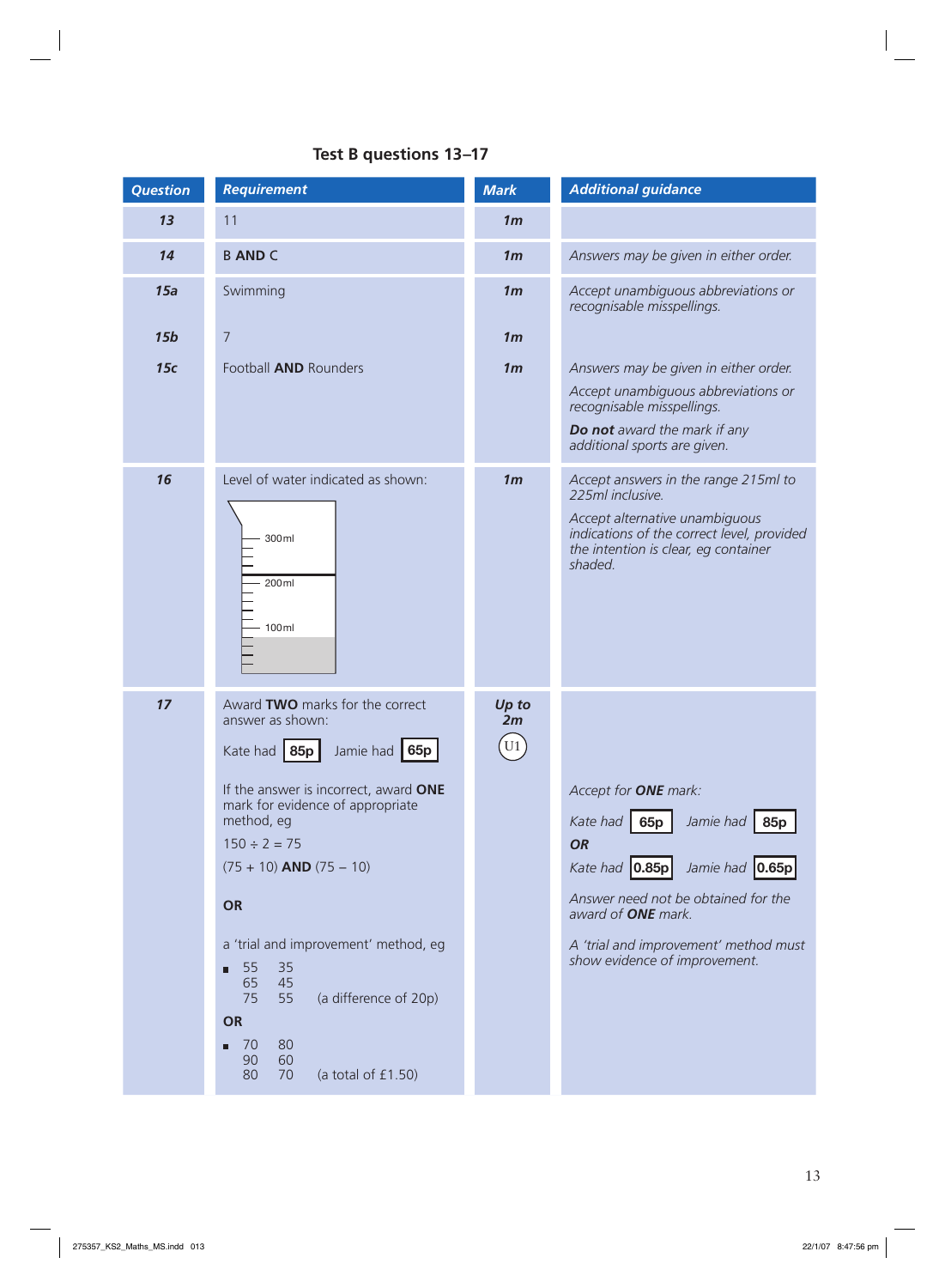## **Test B questions 18–20**

| <b>Question</b> | <b>Requirement</b>                                                                                                                                                                                                                                                                                                | <b>Mark</b>                    | <b>Additional guidance</b>                                                                                                                                                                                                                                                                                                                           |
|-----------------|-------------------------------------------------------------------------------------------------------------------------------------------------------------------------------------------------------------------------------------------------------------------------------------------------------------------|--------------------------------|------------------------------------------------------------------------------------------------------------------------------------------------------------------------------------------------------------------------------------------------------------------------------------------------------------------------------------------------------|
| 18              | An explanation which correctly<br>compares two percentages or two<br>scores, eg:<br>'40 out of 80 is 50%'<br>'50% is more than 40%'<br>П<br>'40% of 80 is 32'<br>п<br>'40 out of 80 is better than 40 out<br>П<br>of 100'<br>'40 out of 80 is more than 32 out<br>of 80'<br>'Kate has less than half marks'.<br>п | 1 <sub>m</sub><br>$\boxed{U1}$ | No mark is awarded for circling 'Hassan'<br>alone.<br>Do not accept vague or incomplete<br>explanations, eg:<br>'Hassan has half marks'<br>'Percentages are bigger'<br>П<br>'Hassan has more than 40%'<br>П<br>'Kate has less than 40 out of 80'.<br>If 'Kate' is circled but a correct<br>unambiguous explanation is given, then<br>award the mark. |
| 19              | 4.86                                                                                                                                                                                                                                                                                                              | 1 <sub>m</sub>                 |                                                                                                                                                                                                                                                                                                                                                      |
| 20              | Award TWO marks for shape drawn as<br>shown:<br>If the answer is incorrect, award ONE<br>mark for:                                                                                                                                                                                                                | Up to<br>2m                    | Accept slight inaccuracies in drawing<br>(see page 3 for guidance).<br>Shape need not be shaded.                                                                                                                                                                                                                                                     |
|                 | shape correctly rotated 90°<br>anti-clockwise<br><b>OR</b><br>any 3 vertices correct and one<br>incorrect<br><b>OR</b><br>both vertices on the shape's axis of<br>symmetry located correctly.                                                                                                                     |                                |                                                                                                                                                                                                                                                                                                                                                      |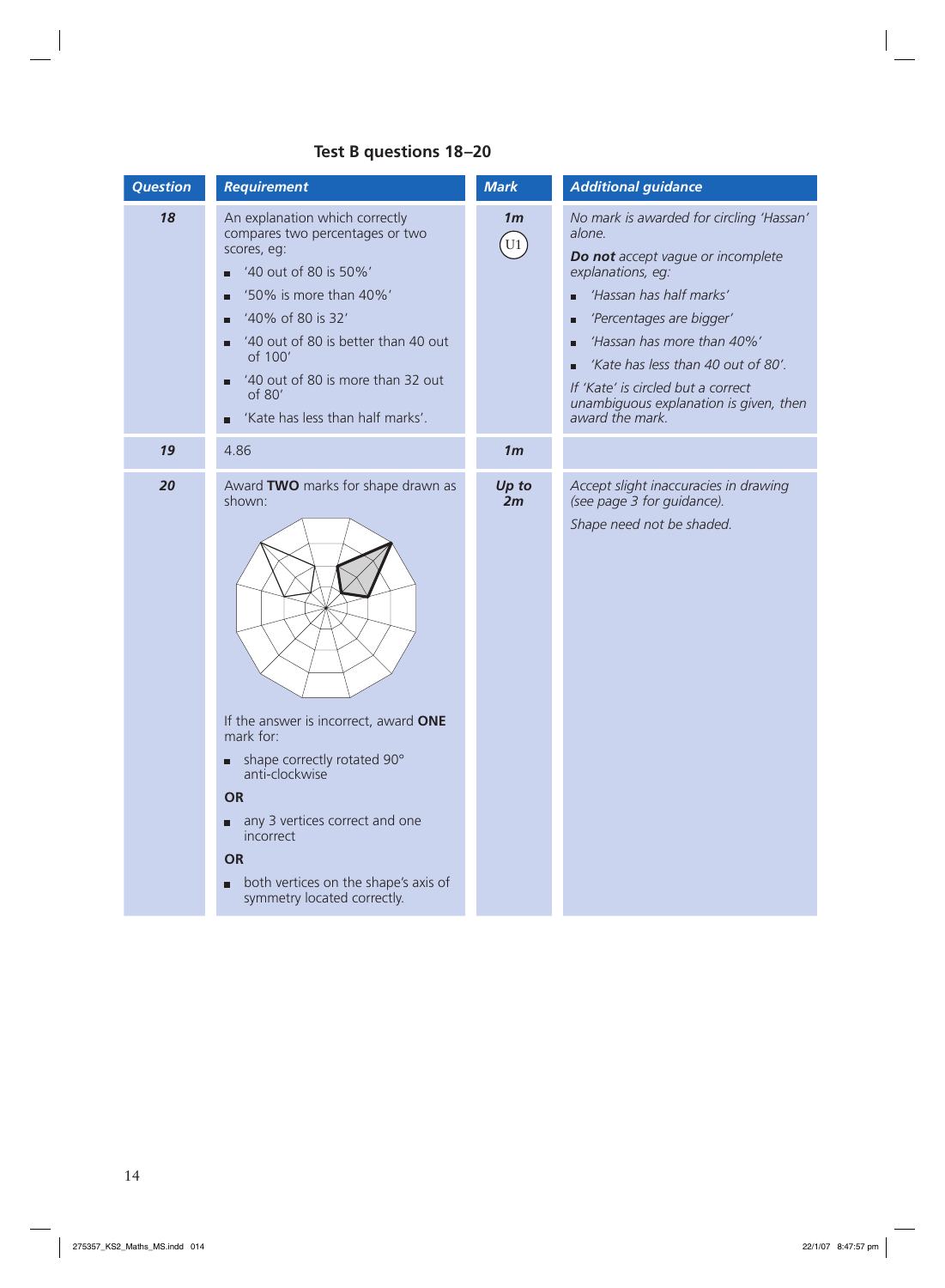## **Test B questions 21–26**

| <b>Question</b> | <b>Requirement</b>                                                                                                                                                                                                                                                                                                          | <b>Mark</b>                                                                   | <b>Additional guidance</b>                                                                                                                        |
|-----------------|-----------------------------------------------------------------------------------------------------------------------------------------------------------------------------------------------------------------------------------------------------------------------------------------------------------------------------|-------------------------------------------------------------------------------|---------------------------------------------------------------------------------------------------------------------------------------------------|
| 21              | Award TWO marks for the correct<br>answer of £19.38<br>If the answer is incorrect, award ONE<br>mark for evidence of appropriate<br>method, eg<br>$114 \times 1.36 \div 8$<br><b>OR</b><br>$114 \times 136 \div 8$                                                                                                          | Up to<br>2m                                                                   | Accept for ONE mark £1938 OR<br>£1938p as evidence of appropriate<br>working.<br>Answer need not be obtained for the<br>award of <b>ONE</b> mark. |
| 22a<br>22b      | Answer in the range 7.25cm to 7.75cm<br>inclusive.<br>Answer in the range 3 hours 40<br>minutes to 3 hours 50 minutes<br>inclusive.                                                                                                                                                                                         | 1 <sub>m</sub><br>1 <sub>m</sub>                                              | Answer is a time interval<br>(see page 5 for guidance).                                                                                           |
| 23a             | 34                                                                                                                                                                                                                                                                                                                          | 1 <sub>m</sub>                                                                |                                                                                                                                                   |
| 23 <sub>b</sub> | 82                                                                                                                                                                                                                                                                                                                          | 1 <sub>m</sub>                                                                |                                                                                                                                                   |
| 24              | 63   AND   65                                                                                                                                                                                                                                                                                                               | 1 <sub>m</sub><br>$\left( \begin{matrix} 0 & 1 \\ 0 & 1 \end{matrix} \right)$ | Answers may be given in either order.                                                                                                             |
| 25              | $\frac{1}{6}$                                                                                                                                                                                                                                                                                                               | 1 <sub>m</sub>                                                                | Accept equivalent fractions, eg $\frac{4}{24}$                                                                                                    |
| 26              | Award TWO marks for the correct<br>answer of 108<br>If the answer is incorrect, award ONE<br>mark for evidence of appropriate<br>method, eg<br>$12 \times 12 = 144$<br>$\frac{3}{4}$ of 144<br><b>OR</b><br>$(12 \times 12) - (6 \times 6)$<br><b>OR</b><br>$(12 \times 6) + (6 \times 6)$<br>OR<br>$(6 \times 6) \times 3$ | Up to<br>2m<br>U1                                                             | Answer need not be obtained for the<br>award of <b>ONE</b> mark.                                                                                  |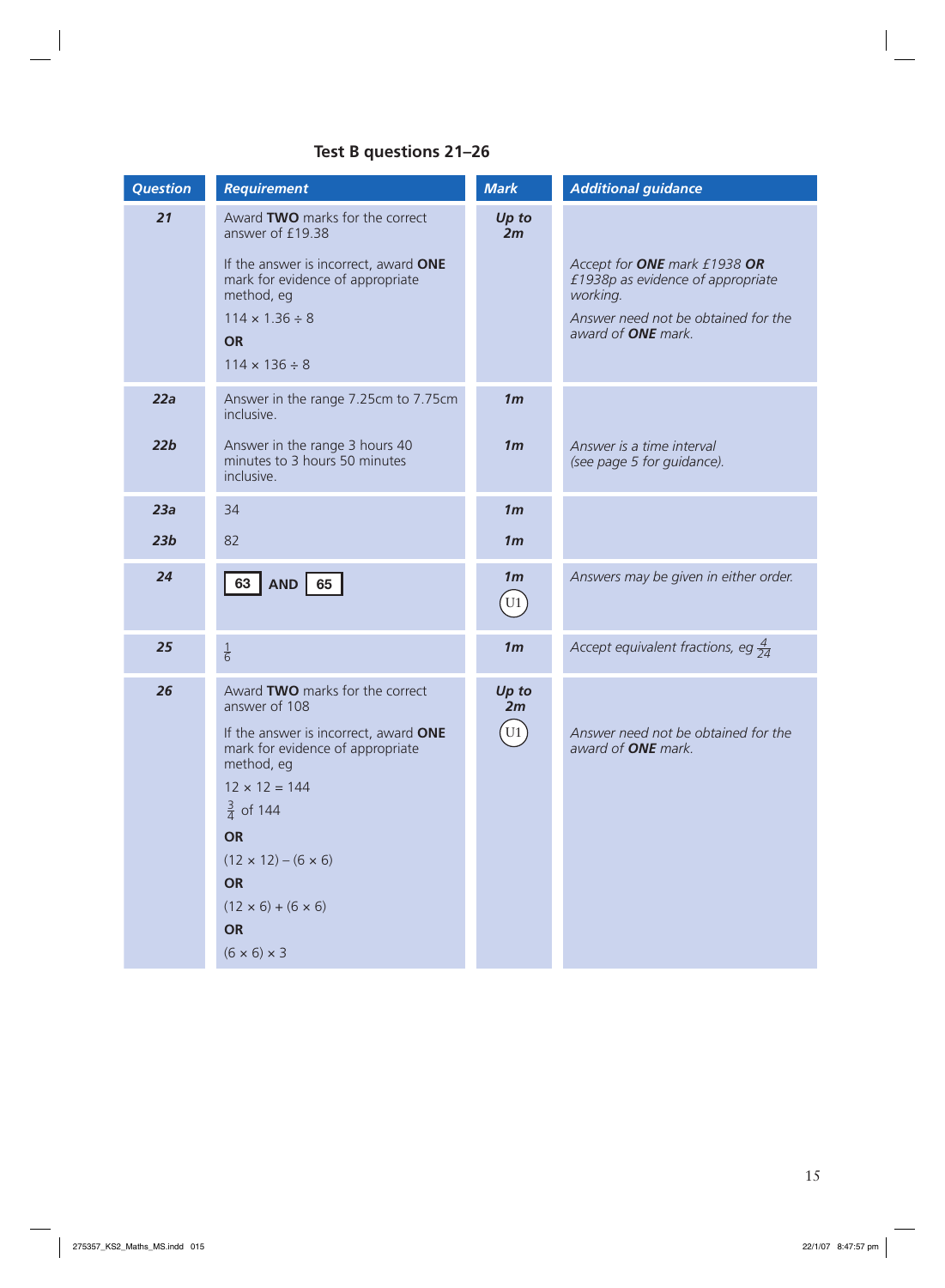## **Mark scheme for the mental mathematics test**

#### **Applying the mark scheme**

Please note that pupils will not be penalised if they record any information given in the question or show their working. Markers will ignore any annotation, even if in the answer space, and mark only the answer. Markers will accept an unambiguous answer written in the stimulus box, or elsewhere on the page.

Full mark scheme information is given on page 18. In addition, a 'quick reference' mark scheme is provided on page 17. This is presented in a similar format to the pupil's answer sheet.

#### **General guidance**

The general guidance for marking the written tests also applies to marking the mental mathematics test. In addition, the following principles apply.

- 1. Unless stated otherwise in the mark scheme, accept answers written in words, or a combination of words and figures.
- 2. Where units are specified, they are given on the answer sheet. Pupils are not penalised for writing in the units again.
- 3. Where answers are required to be ringed, do not accept if more than one answer is ringed, unless it is clear which is the pupil's intended answer. Accept also any other way of indicating the correct answer, eg underlining.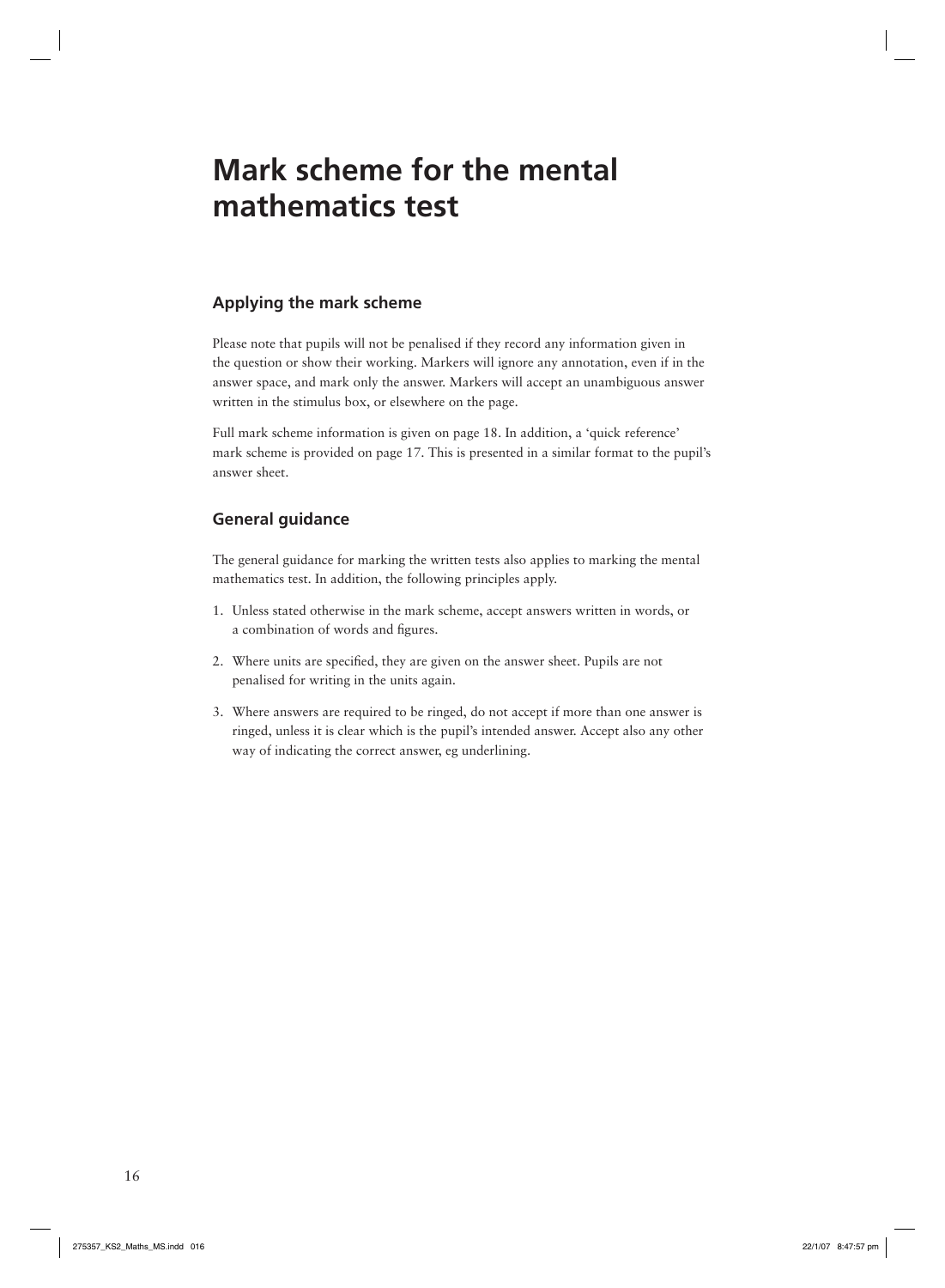## **Mental mathematics 2007 quick reference mark scheme**



 **25** cm **70 5 £1.35** Accept 135  **2700** g Answer must be in grams 20% 30% 40% 50% **60%**



| 16 | 57    |                    |
|----|-------|--------------------|
| 17 | £1.40 | Do not accept £1.4 |
| 18 | 30    |                    |
| 19 | 25    |                    |
| 20 | 104   |                    |

Time: 10 seconds

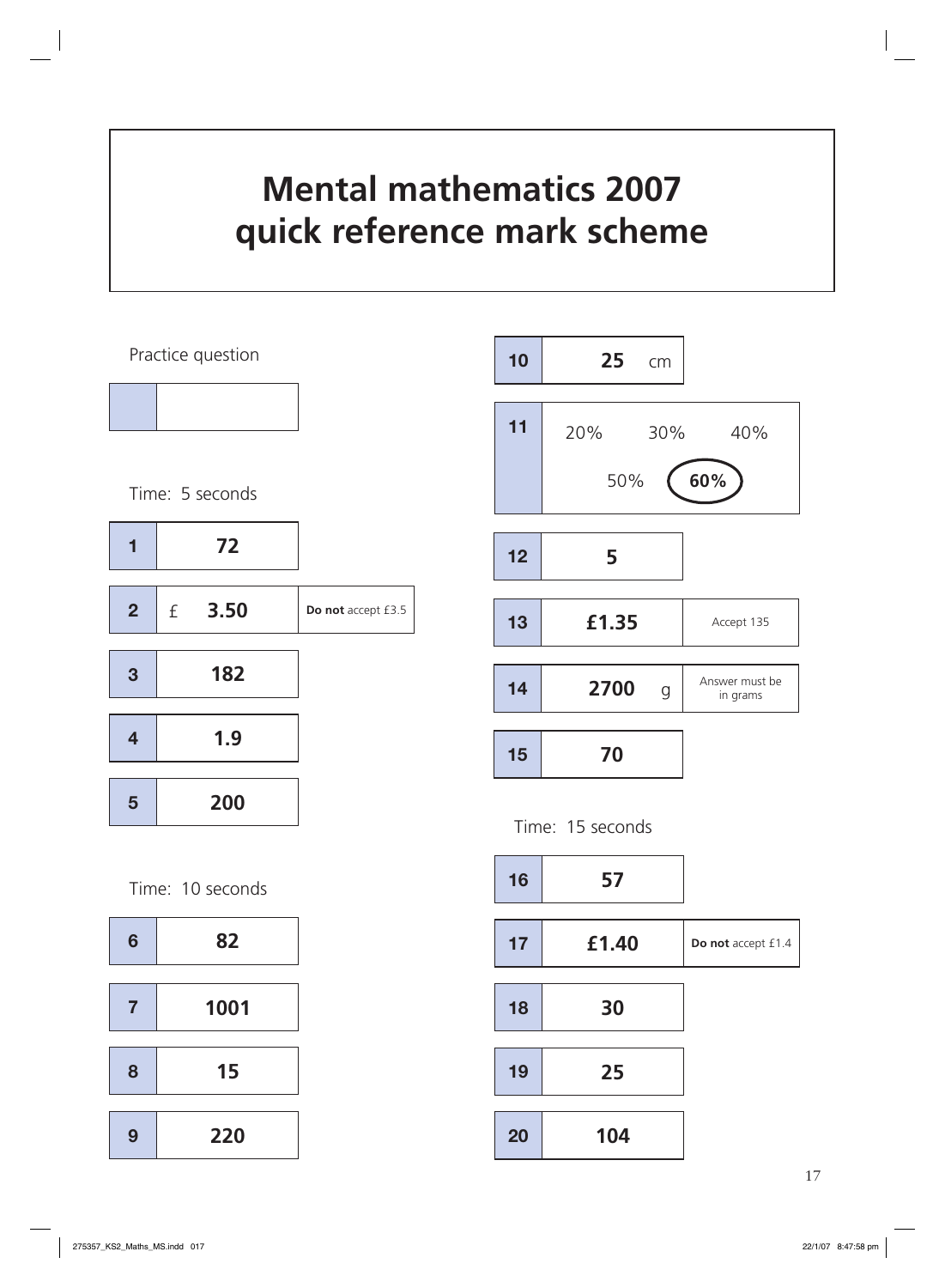|  | <b>Mental mathematics questions 1-20</b> |  |  |
|--|------------------------------------------|--|--|
|--|------------------------------------------|--|--|

| <b>Question</b>            | <b>Requirement</b>              | <b>Mark</b>    | <b>Additional guidance</b>                                                                                                                                           |
|----------------------------|---------------------------------|----------------|----------------------------------------------------------------------------------------------------------------------------------------------------------------------|
| $\boldsymbol{\mathcal{I}}$ | 72                              | 1 <sub>m</sub> |                                                                                                                                                                      |
| $\overline{2}$             | £3.50                           | 1 <sub>m</sub> | Do not accept £3.5                                                                                                                                                   |
| $\overline{\mathbf{3}}$    | 182                             | 1 <sub>m</sub> |                                                                                                                                                                      |
| $\overline{\mathcal{A}}$   | 1.9                             | 1 <sub>m</sub> |                                                                                                                                                                      |
| 5                          | 200                             | 1 <sub>m</sub> |                                                                                                                                                                      |
| $\boldsymbol{6}$           | 82                              | 1 <sub>m</sub> |                                                                                                                                                                      |
| $\overline{z}$             | 1001                            | 1 <sub>m</sub> |                                                                                                                                                                      |
| $\boldsymbol{8}$           | 15                              | 1 <sub>m</sub> |                                                                                                                                                                      |
| $\mathbf{9}$               | 220                             | 1 <sub>m</sub> |                                                                                                                                                                      |
| 10                         | 25cm                            | 1 <sub>m</sub> |                                                                                                                                                                      |
| 11                         | 20%<br>30%<br>40%<br>50%<br>60% | 1 <sub>m</sub> | Accept any other way of indicating the<br>answer, eg underlining.<br>Do not accept if more than one answer<br>is indicated unless the pupil's intention<br>is clear. |
| 12                         | 5                               | 1 <sub>m</sub> |                                                                                                                                                                      |
| 13                         | £1.35                           | 1 <sub>m</sub> | Accept 135                                                                                                                                                           |
| 14                         | 2700g                           | 1m             | Answer must be in grams.                                                                                                                                             |
| 15                         | 70                              | 1 <sub>m</sub> |                                                                                                                                                                      |
| 16                         | 57                              | 1m             |                                                                                                                                                                      |
| 17                         | £1.40                           | 1 <sub>m</sub> | Do not accept £1.4                                                                                                                                                   |
| 18                         | 30                              | 1m             |                                                                                                                                                                      |
| 19                         | 25                              | 1 <sub>m</sub> |                                                                                                                                                                      |
| 20                         | 104                             | 1 <sub>m</sub> |                                                                                                                                                                      |